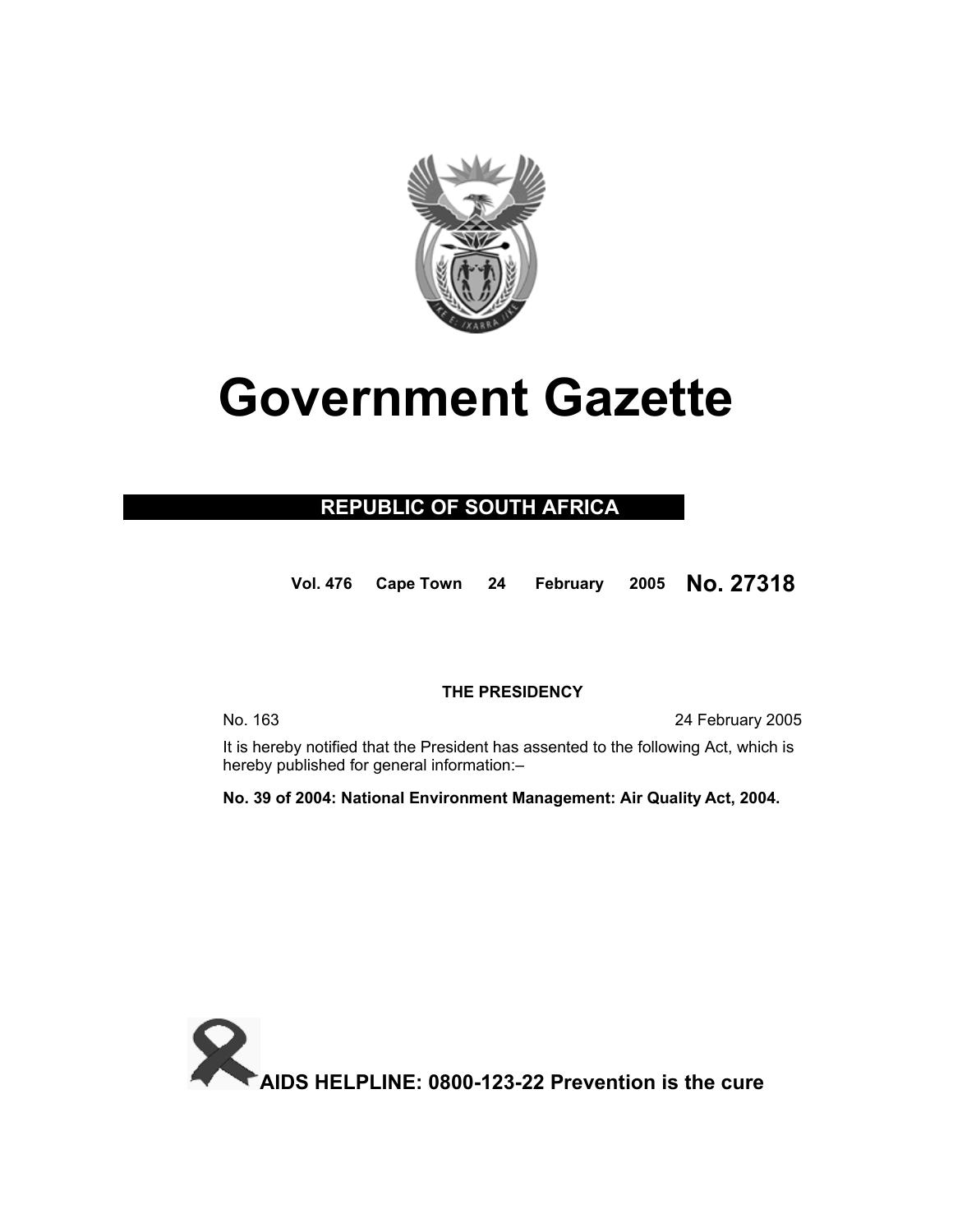a ngun

Act No. 39.2004 **NATIONAL ENVIRONMENT MANAGEMENT:** AIR QUALITY ACT. 2004

> *(English text signed by the President.) (Assented to 19 February 2005.)*

## **ACT**

**To** reform the law regulating air quality in order to protect the environment by providing reasonable measures for the prevention **of** pollution and ecological degradation and for securing ecologically sustainable development while promoting justifiable economic and social development; to provide for national norms and standards regulating air quality monitoring, management and control by all spheres of government; for specific air quality measures; and **for** matters incidental thereto.

#### PREAMBLE

WHEREAS the quality of ambient air in many areas of the Republic is not conducive to a healthy environment for the people living in those areas let alone promoting their social and economic advancement;

And whereas the burden of health impacts associated with polluted ambient air falls most heavily on the poor;

And whereas air pollution carries a high social, economic and environmental cost that is seldom borne by the polluter;

And whereas atmospheric emissions of ozone-depleting substances, greenhouse gases and other substances have deleterious effects on the environment both locally and globally;

And whereas everyone has the constitutional right to **an** environment that is not harmful to their health or well-being;

And whereas everyone has the constitutional right to have the environment protected, for the benefit of present and future generations, through reasonable legislative and other And whereas ever<br>for the benefit of pr<br>measures that-

- *(a)* prevent pollution and ecological degradation;
- *(b)* promote conservation; and
- (c) secure ecologically sustainable development and use of natural resources while promoting justifiable economic and social development;

And whereas minimisation of pollution through vigorous control, cleaner technologies and cleaner production practices is key to ensuring that air quality is improved;

And whereas additional legislation is necessary to strengthen the Government's strategies for the protection of the environment and, more specifically, the enhancement of the quality of ambient air, in order to secure an environment that is not harmful to the health or well-being of people,

t, Agen.K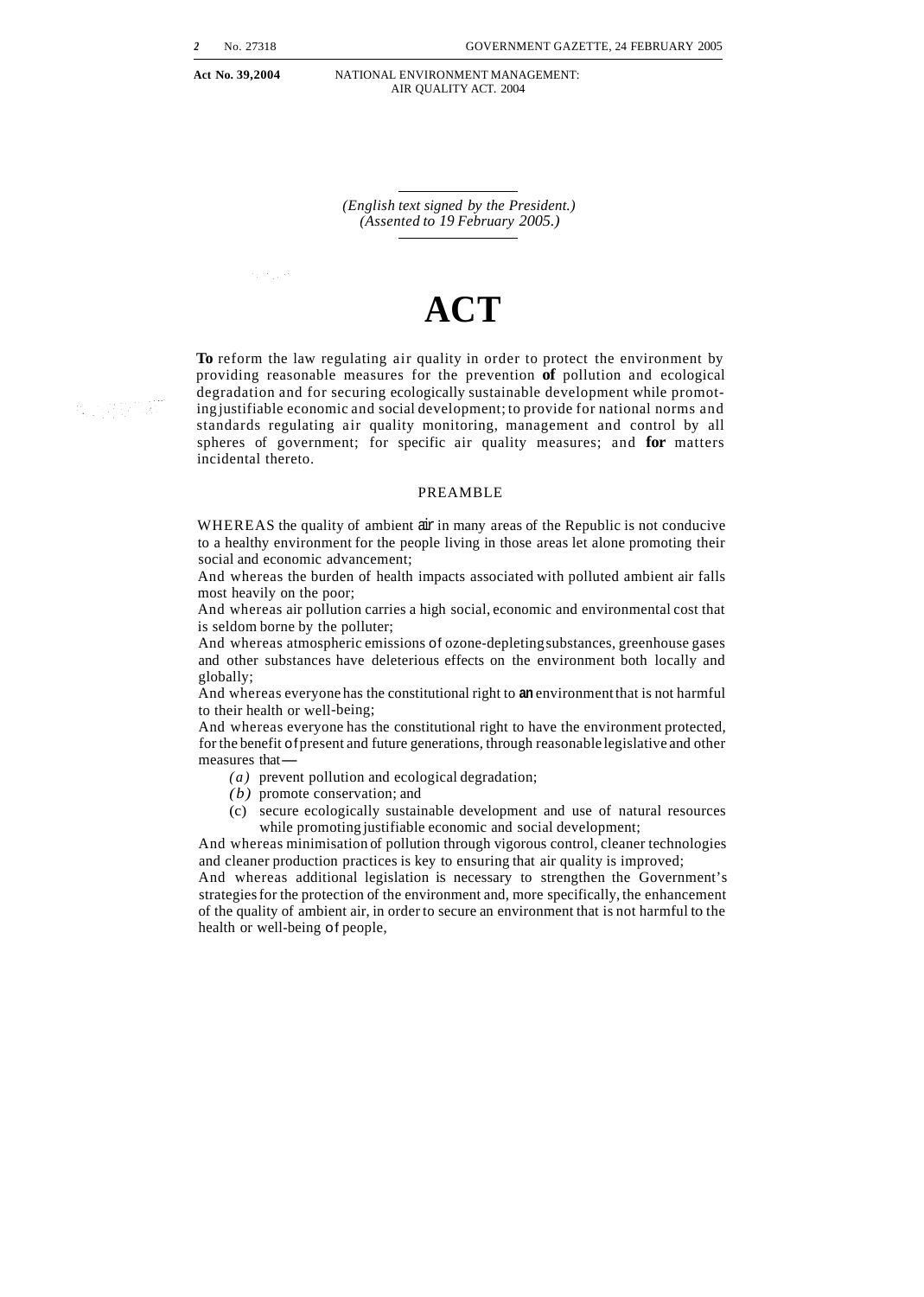**B E IT THEREFORE ENACTED by the Parliament of the Republic of South Africa,**  $\mathbf{D}$  as follows: —

#### **TABLE OF CONTENTS**

#### *Sections* **CHAPTER 1**

5

10

#### **INTERPRETATION AND FUNDAMENTAL PRINCIPLES**

- 1. Definitions<br>2. Object of A
- Object of Act
- 3. General duty of State
- 

4. Application of Act<br>5. Application of Nati 5. Application of National Environmental Management Act

6. Conflicts with other legislation

#### **CHAPTER 2**

#### **NATIONAL FRAMEWORK AND NATIONAL, PROVINCIAL AND LOCAL STANDARDS 1.5**

#### *Part 1: National framework*

- 7. Establishment
- National monitoring and information management standards

#### *Part 2: National, provincial and local ambient air quality and emission standards*

- 9. National standards
- 10. Provincial standards
- 11. Local standards

#### *Part 3: General*

12. Ambient air quality and emission measurements

#### **CHAPTER 3**

**INSTITUTIONAL AND PLANNING MATTERS** 

- 13. National Air Quality Advisory Committee
- 14. Appointment of air quality officers
- 15. Air quality management plans
- 16. Contents of air quality management plans
- 17. Reporting on implementation of air quality management plans

#### **CHAPTER 4**

#### **AIR QUALITY MANAGEMENT MEASURES**

#### *Part 1: Priority areas*

- 18. Declaration of priority areas 35
- 19. Management of priority areas
- 20. Regulations for implementing and enforcing priority area air quality management plans

#### *Part 2: Listing of activities resulting in atmospheric emissions*

- 21. Listing of activities
- 22. Consequences of listing
- 40
- 

20

25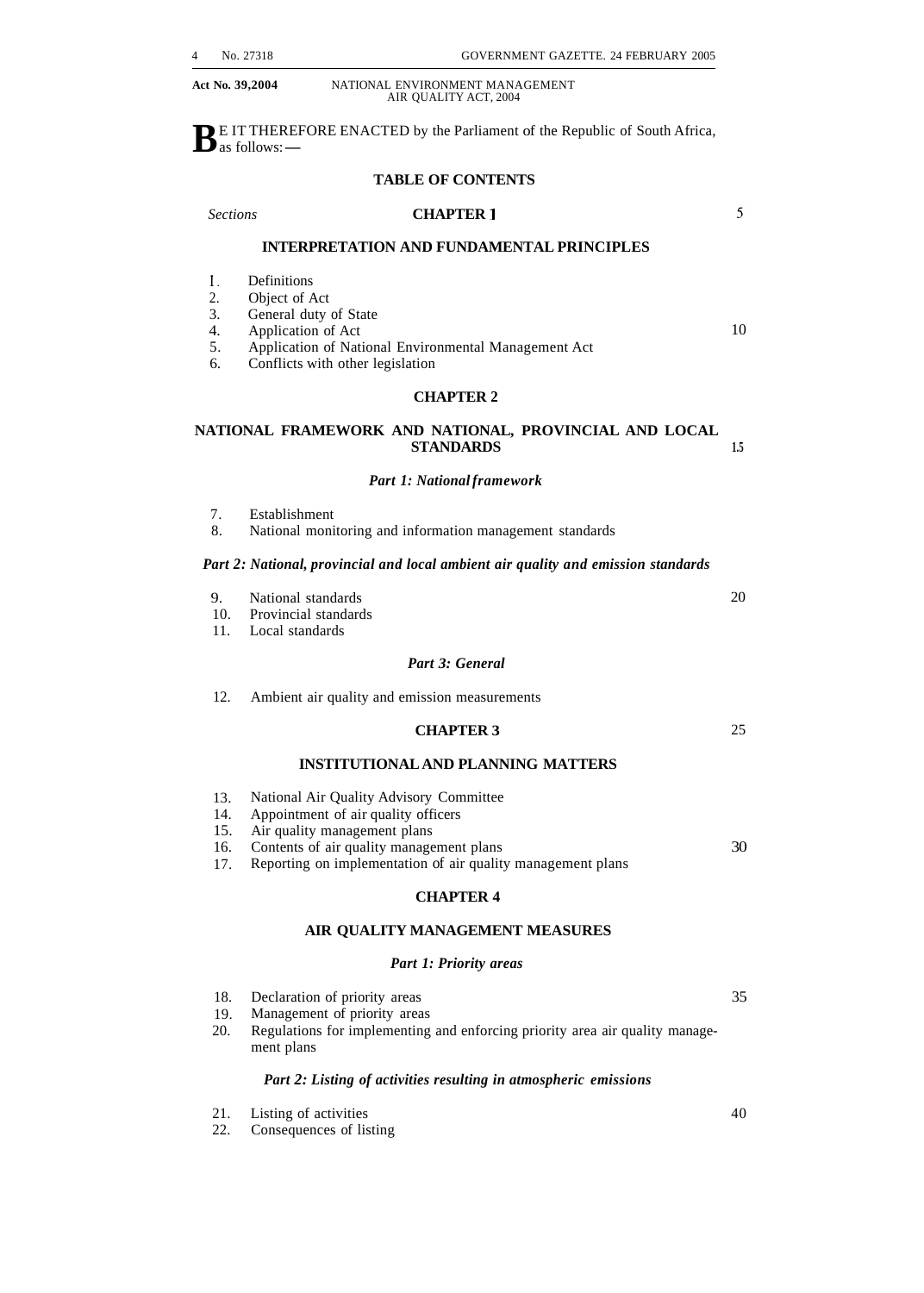#### *Part 3: Controlled emitters*

| 23.<br>24.<br>25.        | Controlled emitters<br>Standards for controlled emitters<br>Consequences of declaration                                                                                 |    |
|--------------------------|-------------------------------------------------------------------------------------------------------------------------------------------------------------------------|----|
|                          | <b>Part 4: Controlled fuels</b>                                                                                                                                         | 5  |
| 26.<br>27.<br>28.        | Controlled fuels<br>Use and prohibition of controlled fuels<br>Consequences of declaration                                                                              |    |
|                          | Part 5: Other measures                                                                                                                                                  |    |
| 29.<br>30.<br>31.        | Pollution prevention plans<br>Atmospheric impact reports<br>Recognition programmes                                                                                      | 10 |
|                          | Part 6: Measures in respect of dust, noise and offensive odours                                                                                                         |    |
| 32.<br>33.<br>34.<br>35. | Control of dust<br>Rehabilitation when mining operations cease<br>Control of noise<br>Control of offensive odours                                                       | 15 |
|                          | <b>CHAPTER 5</b>                                                                                                                                                        |    |
|                          | LICENSING OF LISTED ACTIVITIES                                                                                                                                          |    |
| 36.<br>37.<br>38.<br>39. | Licensing authority<br>Application for atmospheric emission licences<br>Procedure for licence applications<br>Factors to be taken into account by licensing authorities | 20 |
| 40.<br>41.               | Decisions of licensing authority<br>Successful applications                                                                                                             | 25 |
| 42.                      | Issuing of atmospheric emission licences                                                                                                                                |    |
| 43.                      | Contents of provisional atmospheric emission licences and atmospheric<br>emission licences                                                                              |    |
| 44.                      | Transfer of provisional atmospheric emission licences and atmospheric<br>emission licences                                                                              | 30 |
| 45.                      | Review of provisional atmospheric emission licences and atmospheric<br>emission licences                                                                                |    |
| 46.                      | Variation of provisional atmospheric emission licences and atmospheric<br>emission licences                                                                             |    |
| 47.                      | Renewal of provisional atmospheric emission licences and atmospheric 35<br>emission licences                                                                            |    |
| 48.<br>49.               | Emission control officers<br>Criteria for fit and proper persons                                                                                                        |    |

#### **CHAPTER 6**

#### **INTERNATIONAL AIR QUALITY MANAGEMENT**  40

*50.*  Transboundary air pollution

#### **CHAPTER 7**

#### **OFFENCES AND PENALTIES**

| 51. | <b>Offences</b> |
|-----|-----------------|
|     | ∍               |

| 52. | Penalties |  |
|-----|-----------|--|
|     |           |  |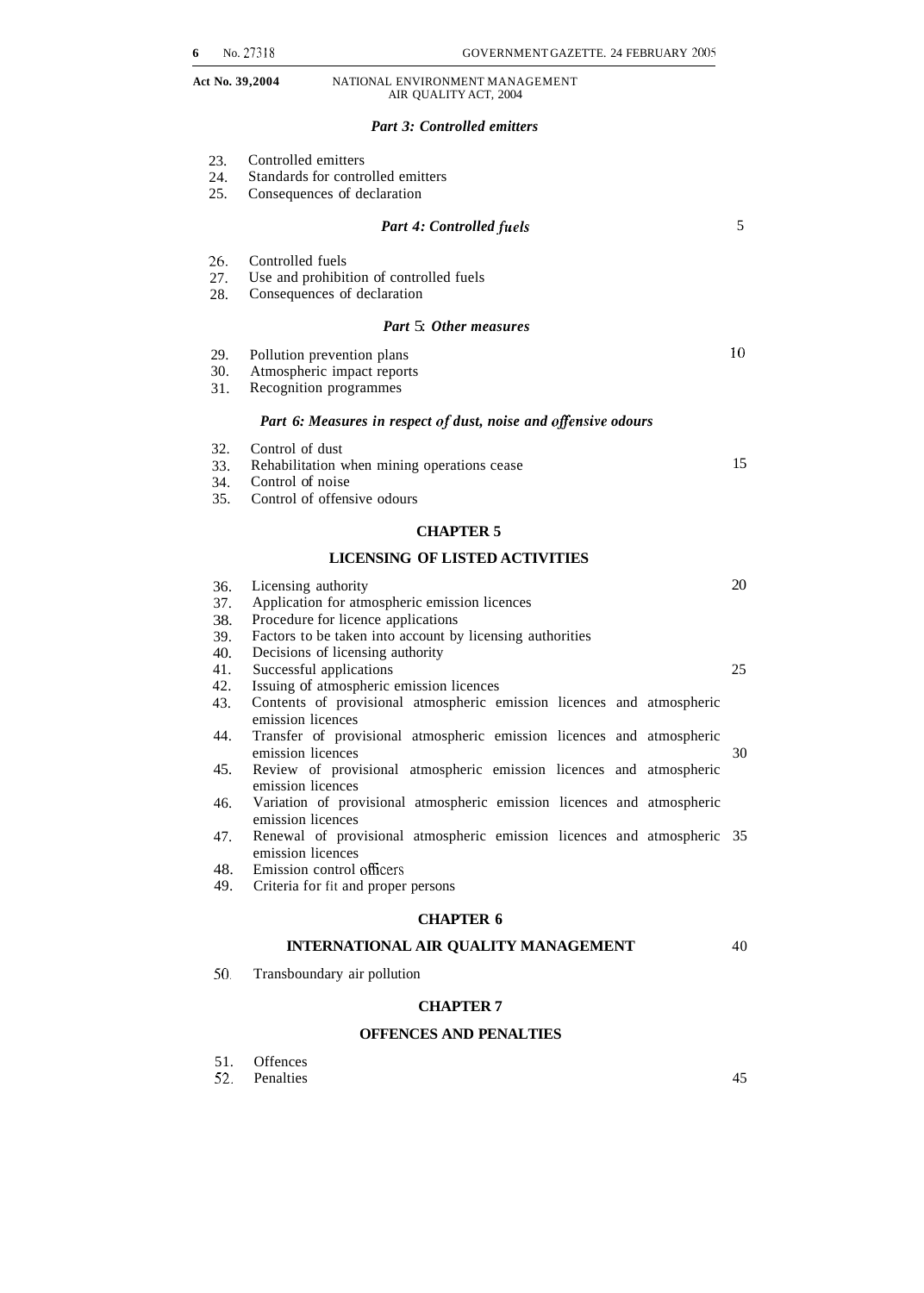#### **CHAPTER 8**

#### **GENERAL MATTERS**

#### *Part I: Regulations*

| 53. | <b>Regulations by Minister</b> |  |
|-----|--------------------------------|--|
|     |                                |  |

54. Regulations by MECs responsible for air quality

*55.* General

#### *Part 2: Consultative process*

- 56. Consultation
- 57. Public participation

#### *Part 3: Delegations and exemptions*

- 58. Delegations
- 59. Exemptions

#### **CHAPTER 9**

#### **MISCELLANEOUS**

| 60. | Repeal of legislation                                                             |  |
|-----|-----------------------------------------------------------------------------------|--|
| 61. | Transitional arrangements in respect of registration certificates issued in terms |  |
|     | of Atmospheric Pollution Prevention Act                                           |  |
| 62. | Transitional provision regarding listed activities                                |  |

- 63. Transitional provision regarding ambient air quality standards
- Short title and commencement 20

#### **SCHEDULE 1**

#### **SCHEDULE 2**

#### **CHAPTER 1**

#### **INTERPRETATION AND FUNDAMENTAL PRINCIPLES**

#### **Definitions** *25*

5

10

**1.** (1) In this Act, unless the context indicates otherwise— **"air pollution"** means any change in the composition of the air caused by smoke, soot, dust (including fly ash), cinders, solid particles of any kind, gases, fumes, aerosols and odorous substances;

**"air quality management plan"** means a plan referred to in section 15; *30*  "air quality officer" means an officer appointed in terms of section 14 as an air quality officer;

**"ambient air"** excludes air regulated by the Occupational Health and Safety Act, 1993 (Act No. 85 of 1993);

**"atmospheric emission"** or **"emission"** means any emission or entrainment 35 process emanating from a point, non-point or mobile source that results in air pollution;

**"atmospheric emission licence"** means an atmospheric emission licence contemplated in Chapter *5;* 

"Atmospheric Pollution Prevention Act" means the Atmospheric Pollution 40 Prevention Act, 1965 (Act No. 45 of 1965);

"controlled emitter" means any appliance or activity declared as a controlled emitter in terms of section 23;

**"Department"** means the Department of Environmental Affairs and Tourism;

"environment" has the meaning assigned to it section 1 of the National 45 Environmental Management Act;

**"Environment Conservation Act"** means the Environment Conservation Act, 1989 (Act No. 73 of 1989);

"Gazette" when used in relation to-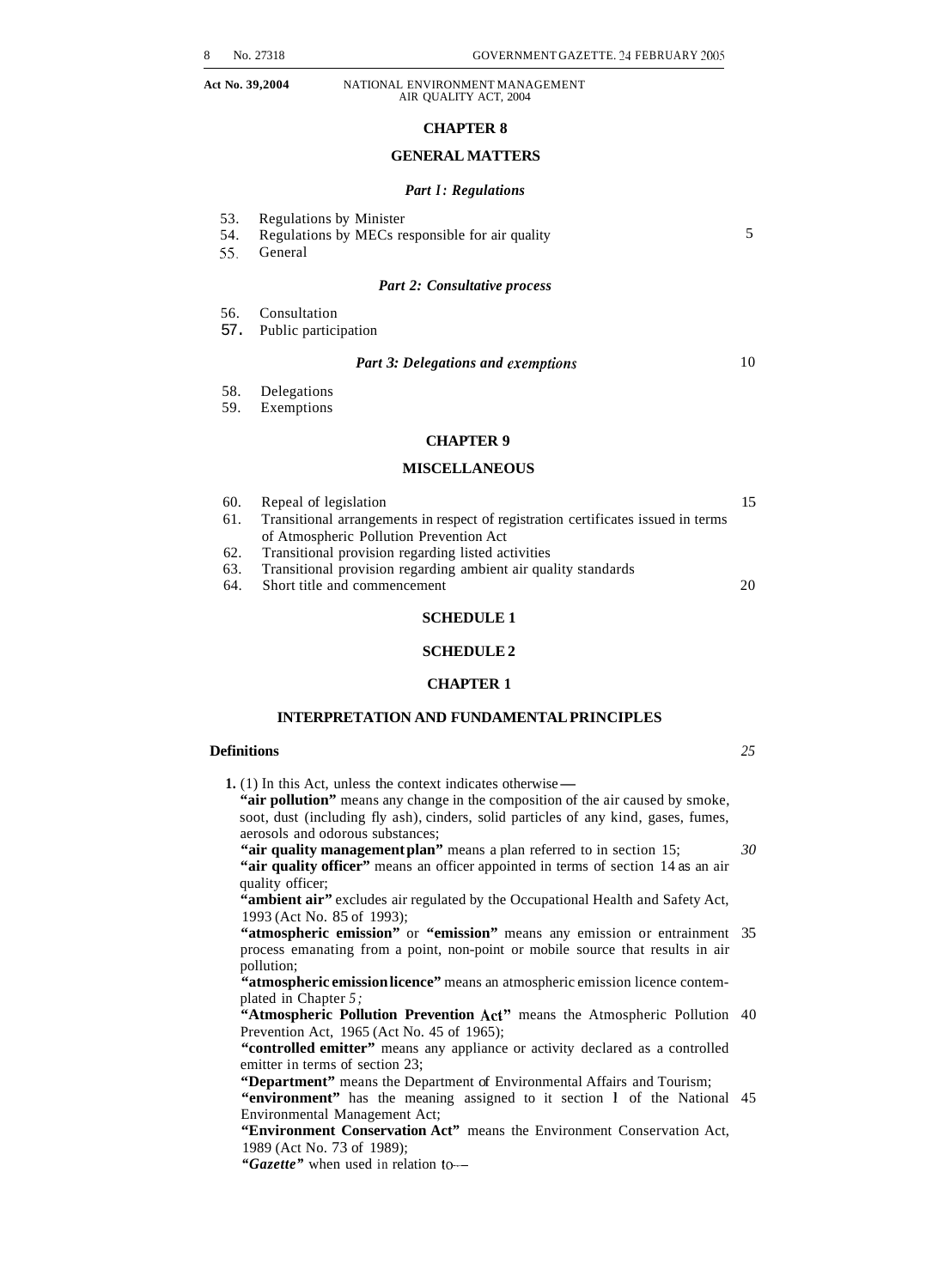*(a)* the Minister, means the *Government Gazerre;* and

*(b)* the MEC. means the Provincial *Gazette* of the province concerned;

**"greenhouse gas"** means gaseous constituents of the atmosphere, both natural and anthropogenic, that absorb and re-emit infrared radiation. and includes carbon dioxide, methane and nitrous oxide:

"licensing authority" means an authority referred to in section  $36(1)$ ,  $(2)$ ,  $(3)$  or (4) responsible for implementing the licensing system set out in Chapter *5;*  **"listed activity"** means any activity listed in terms of section 21;

"MEC" means the member of the Executive Council of a province who is responsible for air quality management in the province;

**"Minister"** means the Minister of Environmental Affairs and Tourism; "mobile source" means a single identifiable source of atmospheric emission which does not emanate from a fixed location;

"municipality" means a municipality established in terms of the Local Government: Municipal Structures Act, 1998 (Act No. 117 of 1998);

**"Municipal Systems Act"** means the Local Government: Municipal Systems Act, 2000 (Act No. 32 of 2000);

**"National Environmental Management Act"** means the National Environmental Management Act, 1998 (Act No. 107 of 1998);

**"national framework"** means the framework established in terms of section 7(1); 20 **"non-point source"** means a source of atmospheric emissions which cannot be identified as having emanated from a single identifiable source or fixed location, and includes veld, forest and open fires, mining activities, agricultural activities and stockpiles;

**"offensive odour"** means any smell which is considered to be malodorous or a 25 nuisance to a reasonable person;

**"organ of state"** has the meaning assigned to it in section 239 of the Constitution; **"ozone-depleting substance"** means a substance having chemical or physical properties which, by its release into the atmosphere, can cause a depletion of the stratospheric ozone layer;

**"point source"** means a single identifiable source and fixed location of atmospheric emission, and includes smoke stacks and residential chimneys;

"pollution" has the meaning assigned to it in section 1 of the National Environmental Management Act;

"**priority area**" means an area declared as such in terms of section 18; **"priority area air quality management plan"** means a plan referred to in section 19;

**"provisional atmospheric emission licence"** means a provisional atmospheric emission licence contemplated in Chapter 5;<br>"this Act" includes —<br>(a) the national framework: emission licence contemplated in Chapter 5;<br>
"this Act" includes —

*(a)* the national framework;

- $(b)$  any regulation made in terms of this Act; and
- (c) any other subordinate legislation issued in terms of this Act.

(2) In this Act, a word or expression derived from a word or expression defined in subsection (1) has a corresponding meaning unless the context indicates that another 45 meaning is intended.

#### **Object of Act**

**2.** The object of this Act is—

- *(a)* to protect the environment by providing reasonable measures for-
	- (i) the protection and enhancement of the quality of air in the Republic; (ii) the prevention of air pollution and ecological degradation; and *50*
	- (iii) securing ecologically sustainable development while promoting justifi-
	- able economic and social development; and
- *(b)* generally to give effect to section *24(b)* of the Constitution in order to enhance the quality of ambient air for the sake of securing an environment that is not 55 harmful to the health and well-being of people.

30

5

10

15

35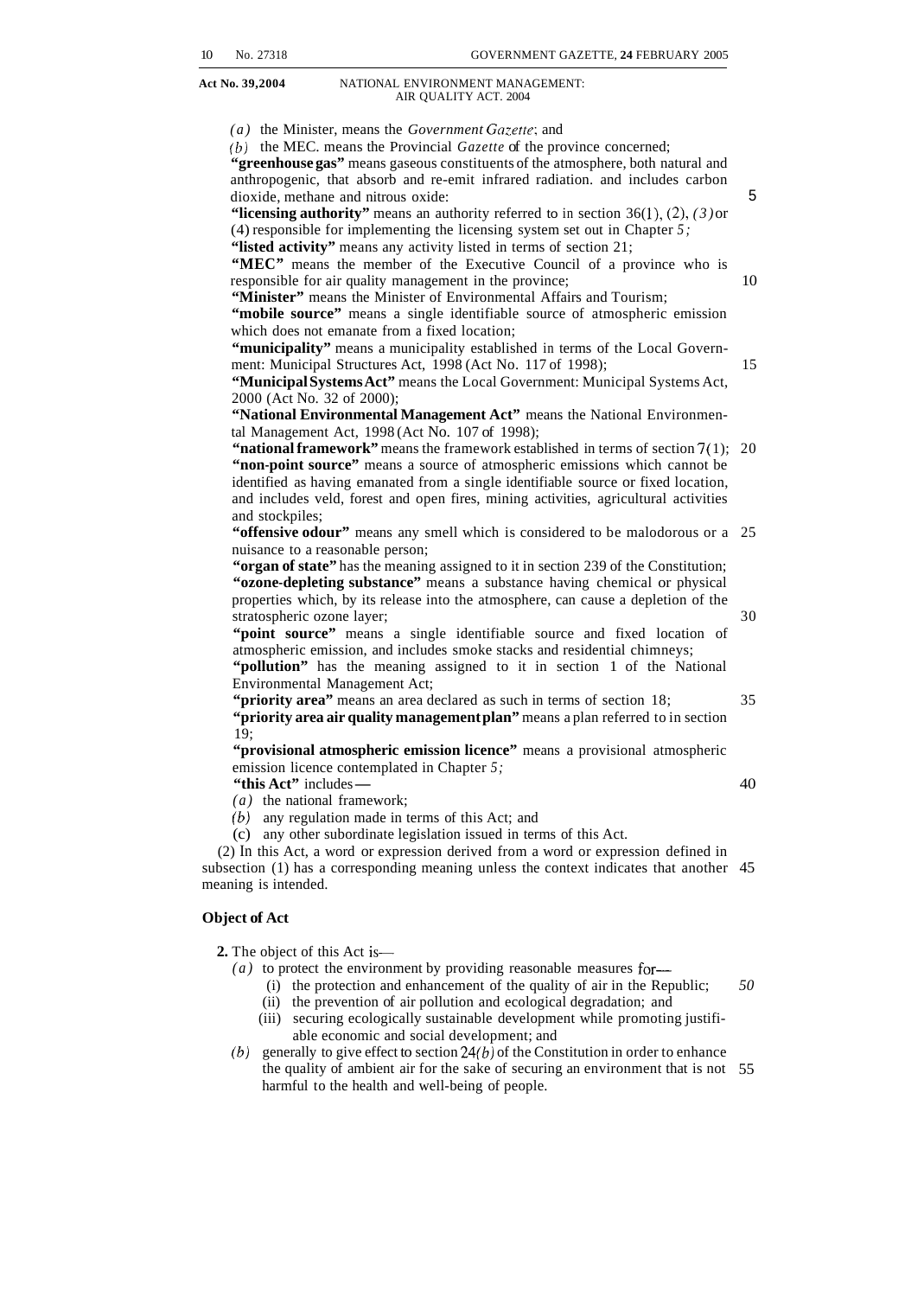<span id="page-6-0"></span>

#### **General duty of State**

**3.** In fulfilling the rights contained in section 24 of the Constitution, the State  $-$ 

- $(a)$  through the organs of state applying this Act, must seek to protect and enhance the quality of air in the Republic; and
- *(b)* must apply this Act in a manner that will achieve the progressive realisation of those rights. 5

#### **Application of Act**

**4.** (1) This Act also applies to the exclusive economic zone and continental shelf of the Republic referred to in sections 7 and 8, respectively, of the Maritime Zones Act, 1994 (Act No. 15 of 1994).

 $(2)$  This Act binds all organs of state $-$ 

- *(a)* in the national and local spheres of government; and
- *(b)* in the provincial sphere of government, subject to section 146 of the Constitution.

#### **Application of National Environmental Management Act**

*5.* (1) This Act must be read with any applicable provisions of the National Environmental Management Act.

(2) The interpretation and application of this Act must be guided by the national environmental management principles set out in section 2 of the National Environmental Management Act.

#### **Conflicts with other legislation**

*6.* (1) In the event of any conflict between a section of this Act and-

- *(a)* provincial legislation, the conflict must be resolved in terms of section 146 of the Constitution;
- *(b)* a municipal by-law, the section of this Act prevails.

(2) In the event of any conflict between subordinate legislation issued in terms of this Act and-

- *(a)* an Act of Parliament, the Act of Parliament prevails;
- *(b)* provincial legislation, the conflict must be resolved in terms of section 146 of the Constitution; and
- (c) a municipal by-law, the subordinate legislation issued in terms of this Act prevails.

(3) For the proper application of subsection  $(2)(b)$  the Minister must, in terms of section 146(6) of the Constitution, submit all subordinate legislation issued in terms of this Act and which affects provinces to the National Council of Provinces for approval. *35* 

#### **CHAPTER 2**

#### **NATIONAL FRAMEWORK AND NATIONAL, PROVINCIAL AND LOCAL STANDARDS**

#### *Part 1: National framework*

#### **Establishment**

**7.** (1) The Minister must, within two years of the date on which this section took effect, by notice in the *Gazette,* establish a national framework for achieving the object of this Act, which must include-

- *(a)* mechanisms, systems and procedures to attain compliance with ambient air quality standards;
- *(b)* mechanisms, systems and procedures to give effect to the Republic's obligations in terms of international agreements;
- (c) national norms and standards for the control of emissions from point and non-point sources;
- *(d)* national norms and standards for air quality monitoring;
- *(e)* national norms and standards for air quality management planning;

40

45

50

25

*30* 

15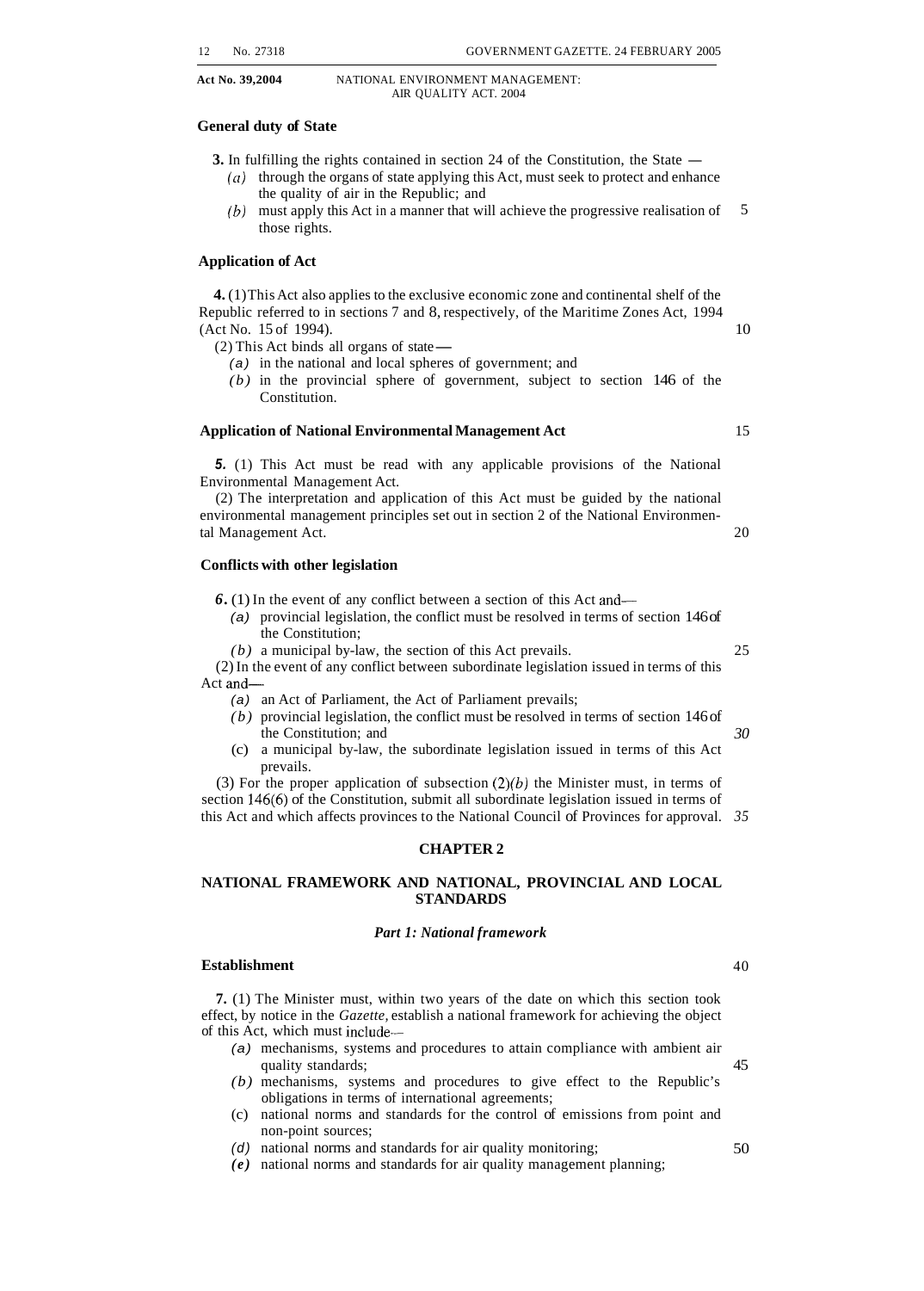- (f) national norms and standards for air quality information management; and  $(g)$  any other matter which the Minister considers necessary for achieving the (2) National norms and standards established in terms of subsection (1) must be aimed at ensuring- $\frac{5}{5}$ *(a)* opportunities for public participation in the protection and enhancement of air *(6)* public access to air quality information; (c) the prevention of air pollution and degradation of air quality; *(d)* the reduction of discharges likely to impair air quality, including the reduction 10 *(e)* the promotion of efficient and effective air quality management; *(f)* effective air quality monitoring; (g) regular reporting on air quality; and *(h)* compliance with the Republic's obligations in terms of international 15 agreements.<br>
(3) The national framework —<br>  $(a)$  binds all groups of state in all spheres of government; and object of this Act. quality; of air pollution at source; agreements. *(a)* binds all organs of state in all spheres of government; and *(b)* may assign and delineate responsibilities for the implementation of this Act amongst— 20 (i) the different spheres of government; and (ii) different organs of state. (4) An organ of state must give effect to the national framework when exercising a power or performing a duty in terms of this Act or any other legislation regulating air quality management.<br>
(5) The national framework—<br>
(6) may differentiate between different coorresponding areas: quality management. 25 *(a)* may differentiate between different geographical areas; *(b)* may provide for the phasing in of its provisions; (c) may be amended; and *(d)* must be reviewed by the Minister at intervals of not more than five years. 30 (6) *(a)* Before publishing the national framework, or any amendment to the framework, the Minister must follow a consultative process in accordance with sections *56* and 57. *(b)* Paragraph *(a)* need not be complied with if the framework is amended in a non-substantive way. 35 **National monitoring and information management standards 8.** The national framework must establish national standards for- The national framework must estable *(a)* municipalities to monitor-<br>(a) substant  $\sin$  and  $\sin$ (i) ambient air quality; and (ii) point, non-point and mobile source emissions; 40 (i) ambient air quality; and (ii) the performance of municipalities in implementing this Act; and (i) compliance with this Act; 45 (ii) compliance with ambient air quality and emission standards; (iii) the performance of organs of state in respect of air quality management *(b)* provinces to monitor-*(c)* the collection and management of data necessary to assessplans and priority area air quality management plans;
	- (iv) the impact of, and compliance with, air quality management plans and priority area air quality management plans; 50
	- **(v)** compliance with the Republic's obligations in terms of international agreements; and
	- (vi) access to information by the public.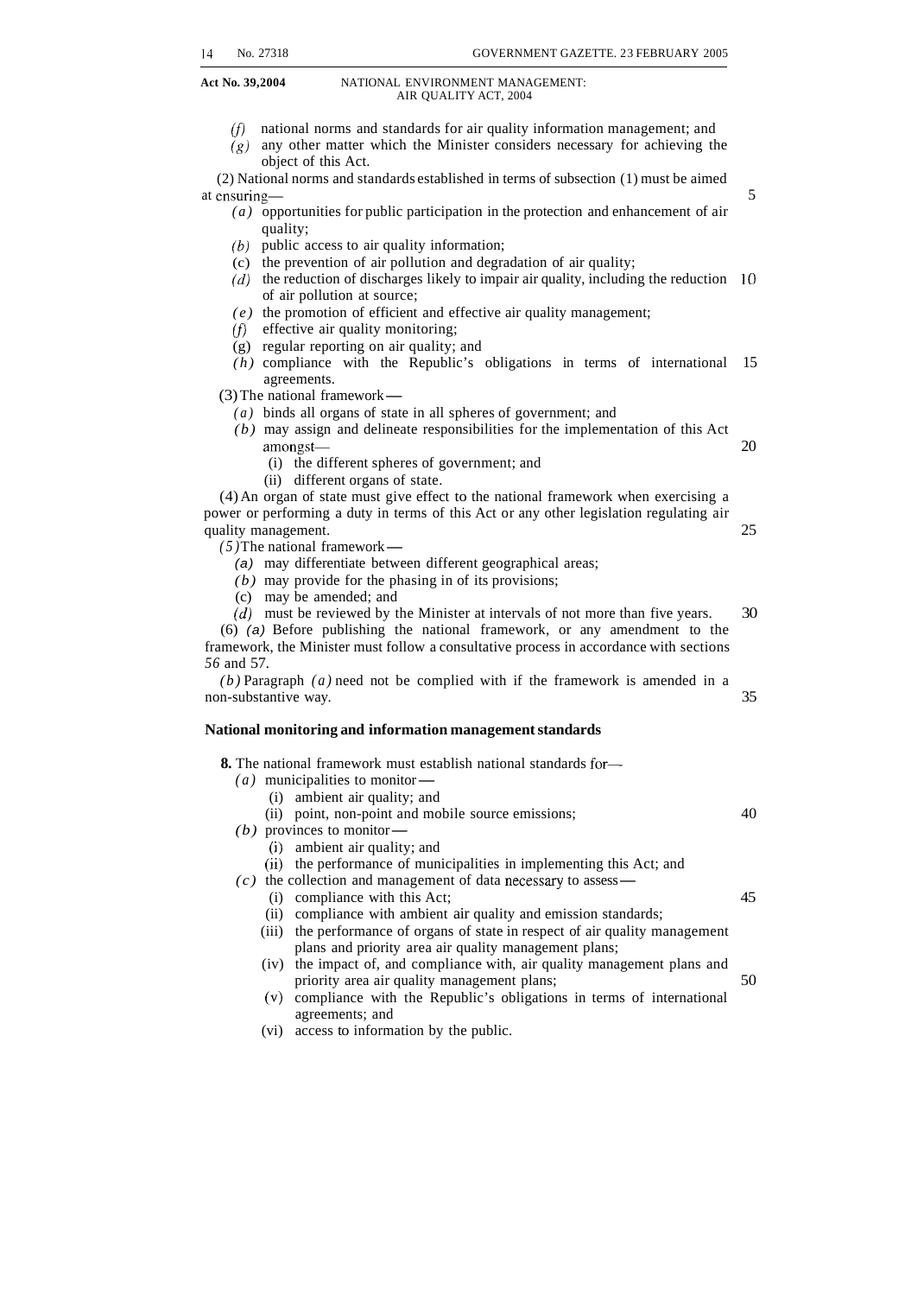#### *Part 2: National, provincial and local ambient air quality and emission standards*

#### **National standards**

**9.** (1) The Minister, by notice in the *Gazette* —

- *(0)* must identify substances or mixtures of substances in ambient air which. through ambient concentrations, bioaccumulation, deposition or in any other way, present a threat to health, well-being or the environment or which the Minister reasonably believes present such a threat; and *5*
- *(b)* must, in respect of each of those substances or mixtures of substances, establish national standards for ambient air quality, including the permissible amount or concentration of each such substance or mixture of substances in ambient air; and 10
- (c) may, in respect of each of those substances or mixtures of substances, establish national standards for emissions from point, non-point or mobile sources.

(2) Section  $7(3)(a)$ , (4), (5) and (6), with the necessary changes as the context may 15 require, apply to a notice published in terms of this section.

#### **Provincial standards**

**10.** (1) The MEC may, by notice in the *Gazette* –

- *(a)* identify substances or mixtures of substances in ambient air which, through ambient concentrations, bioaccumulation, deposition or in any other way, present a threat to health, well-being or the environment in the province or which the MEC reasonably believes present such a threat; and 20
- *(b)* in respect of each of those substances or mixtures of substances, establish provincial standards for-
	- (i) ambient air quality, including the permissible amount or concentration of *25*  each such substance or mixture of substances in ambient air; or
	- (ii) emissions from point, non-point or mobile sources in the province or in any geographical area within the province.

(2) **If** national standards have been established in terms of section 9 for any particular substance or mixture of substances, the MEC may not alter any such national standards *30*  except by establishing stricter standards for the province or for any geographical area within the province.

 $(3)$  **A** notice issued under this section may—

- *(a)* differentiate between different geographical areas within the province;
- *(6)* provide for the phasing in of its provisions; and

*35* 

*(c)* be amended. (4) *(a)* Before publishing a notice in terms of this section, or any amendment to the notice, the MEC must follow a consultative process in accordance with sections 56 and 57.

*(b)* Paragraph *(a)* need not be complied with if the notice is amended in a 40 non-substantive way.

#### **Local standards**

**11.** (1) **A** municipality may in terms of a by-law-

- *(a)* identify substances or mixtures of substances in ambient air which, through ambient concentrations, bioaccumulation, deposition or in any other way, present a threat to health, well-being or the environment in the municipality or which the municipality reasonably believes present such a threat; and 45
- *(6)* in respect of each of those substances or mixtures of substances, establish local standards for emissions from point, non-point or mobile sources in the municipality.

(2) If national or provincial standards have been established in terms of section 9 or 10 for any particular substance or mixture of substances, a municipality may not alter any such national or provincial standards except by establishing stricter standards for the municipality or any part of the municipality.

- $(3)$  **A** notice issued under this section may—
	- *(a)* provide for the phasing in of its provisions; and
	- *(b)* be amended.

*55*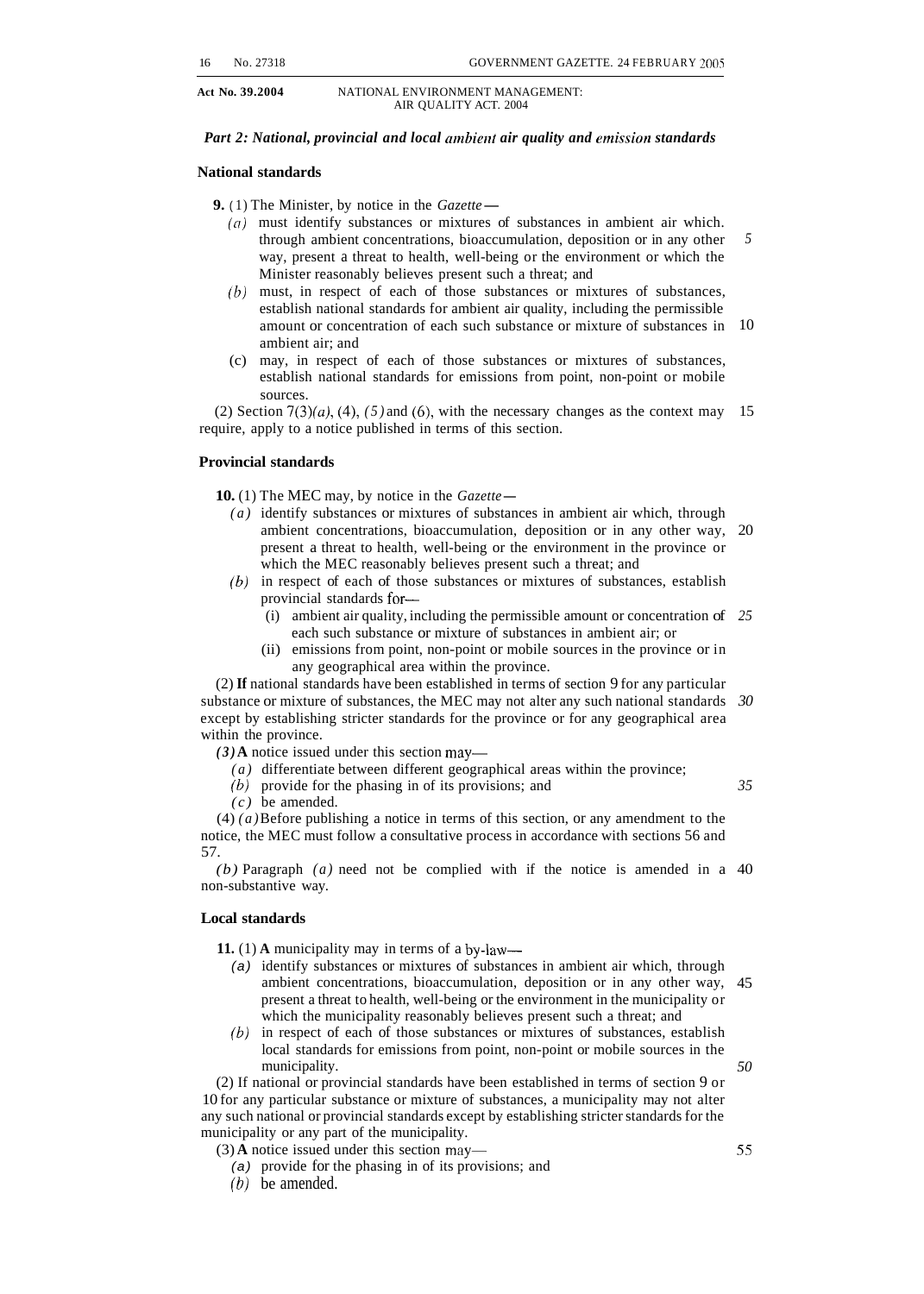(4) Before a municipality passes a by-law referred to in subsection  $(1)$ , it must follow a consultative process in terms of Chapter 4 of the Municipal Systems Act.

#### *Part 3: General*

#### **Ambient air quality and emission measurements**

**12.** For the purpose of this Chapter, the Minister must prescribe the manner in *5*   $\frac{12.}{\text{For}}$ <br>which  $\frac{1}{\sqrt{2}}$ 

*(a)* ambient air quality measurements must be carried out;

- *(b)* measurements of emissions from point, non-point or mobile sources must be carried out; and
- (c) the form in which such measurements must be reported and the organs of state 10 to whom such measurements must be reported.

#### **CHAPTER 3**

#### **INSTITUTIONAL AND PLANNLNG MATTERS**

#### **National Air Quality Advisory Committee**

**13.** (1) The Minister may establish a National Air Quality Advisory Committee as a 15 subcommittee of the National Environmental Advisory Forum, established in terms of the National Environmental Management Act, to advise the Minister on the implementation of this Act.

(2) When establishing the Committee, the Minister-

- *(a)* must determine the composition of the Committee, including the appoint- 20 ment, tenure and termination of service of members of the Committee;
- *(b)* must determine the conditions of appointment of members of the Committee;
- *(c)* must determine the functions and functioning of the Committee; and
- *(d)* may determine any other matter relating to the Committee.

#### **Appointment of air quality officers** *25*

**14.** (I) The Minister must designate an officer in the Department as the national air quality officer to be responsible for co-ordinating matters pertaining to air quality management in the national government.

(2) The MEC must designate an officer in the provincial administration as the provincial air quality officer to be responsible for co-ordinating matters pertaining to air 30 quality management in the province.

(3) Each municipality must designate an air quality officer from its administration to be responsible for co-ordinating matters pertaining to air quality management in the municipality.

(4) *(a)* An air quality officer must perform the duties or exercise the powers assigned 35 or delegated to that officer in terms of this Act.

*(b)* An air quality officer may delegate a power or assign a duty to an official in the service of that officer's administration, subject to such limitations or conditions as may be prescribed by the Minister.

out in the national framework or prescribed by the Minister. *(5)* Air quality officers must co-ordinate their activities in such a manner as may be set 40

#### **Air quality management plans**

**15.** (1) Each national department or province responsible for preparing an environmental implementation plan or environmental management plan in terms of Chapter 3 of the National Environmental Management Act must include in that plan an 45 air quality management plan.

in Chapter *5* of the Municipal Systems Act, an air quality management plan. (2) Each municipality must include in its integrated development plan contemplated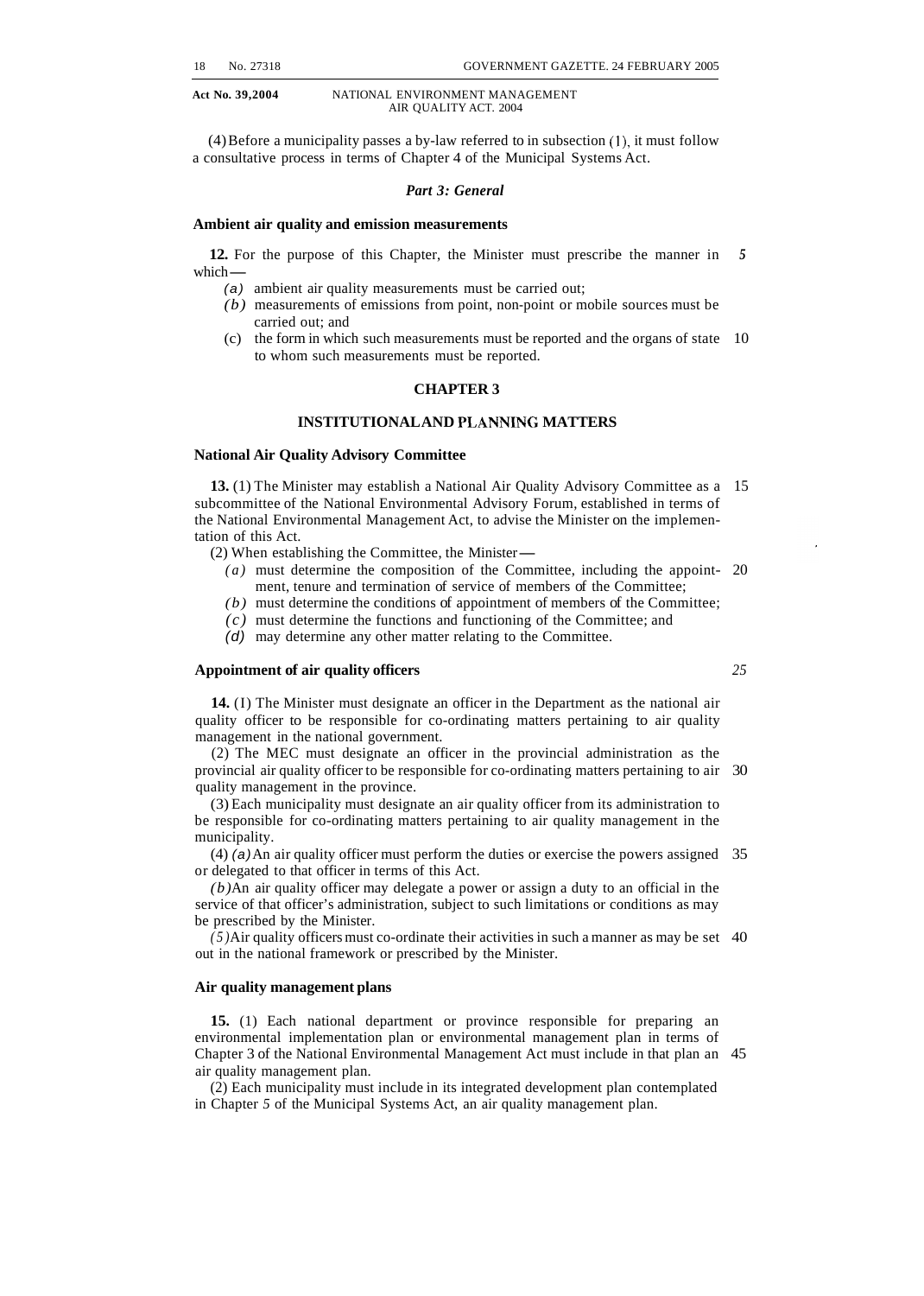*20* No. 273 18 GOVERNMENT GAZETTE. 24 FEBRUARY 2005

**Act No. 39,2004** NATIONAL ENVIRONMENT MANAGEMENT: AIR QUALITY ACT. 2004

#### **Contents of air quality management plans**

**16.** (1) An air quality management plan must—

- *(a)* within the domain of the relevant national department, province or municipality. seek-
	- (i) to give effect, in respect of air quality, to Chapter 3 of the National *5*  Environmental Management Act to the extent that that Chapter is applicable to it;
	- (ii) to improve air quality;
	- (iii) to identify and reduce the negative impact on human health and the environment of poor air quality; 10
	- (iv) to address the effects of emissions from the use of fossil fuels in residential applications;
	- (v) to address the effects of emissions from industrial sources;
	- (vi) to address the effects of emissions from any point or non-point source of air pollution other than those contemplated in subparagraph (iii) or (iv); 15
	- (vii) to implement the Republic's obligations in respect of international agreements; and
	- (viii) to give effect to best practice in air quality management;
- *(6)* describe how the relevant national department, province or municipality will give effect to its air quality management plan; and 20
- *(c)* comply with such other requirements as may be prescribed by the Minister.

#### **Reporting on implementation of air quality management plans**

**17.** The annual report which an organ of state must submit in terms of section  $16(1)(b)$ of the National Environmental Management Act must contain information on the implementation of its air quality management plan, including information on-<br>25

- (a) air quality management initiatives undertaken by it during the reporting period;
- *(b)* the level of its compliance with ambient air quality standards;
- *(c)* measures taken by it to secure compliance with those standards;
- *(d)* its compliance with any priority area air quality management plans applicable 30 to it; and
- (e) its air quality monitoring activities.

#### **CHAPTER 4**

#### **AIR QUALITY MANAGEMENT MEASURES**

#### *Part I: Priority areas 35*

#### **Declaration of priority areas**

**18.** (1) The Minister or MEC may, by notice in the *Gazette,* declare an area as a **18.** (1) The Minister or MEC may, by notice in the *Gazette* priority area if the Minister or MEC reasonably believes that-

- *(a)* ambient air quality standards are being, or may be, exceeded in the area, or any other situation exists which is causing, or may cause, a significant 40 negative impact on air quality in the area; and
- situation. *(b)* the area requires specific air quality management action to rectify the

 $(2)$  The Minister may act under subsection  $(1)$ , if-

- (a) the negative impact on air quality in the area- 45
	- (i) affects the national interest; or
	- (ii) is contributing, or is likely to contribute, to air pollution in another country;
- *(b)* the area extends beyond provincial boundaries; or
- *(c)* the area falls within a province and the province requests the Minister to 50 declare the area as a priority area.

(3) The MECs of two or more adjoining provinces may by joint action in terms of subsection (1) declare an area falling within those provinces as a priority area,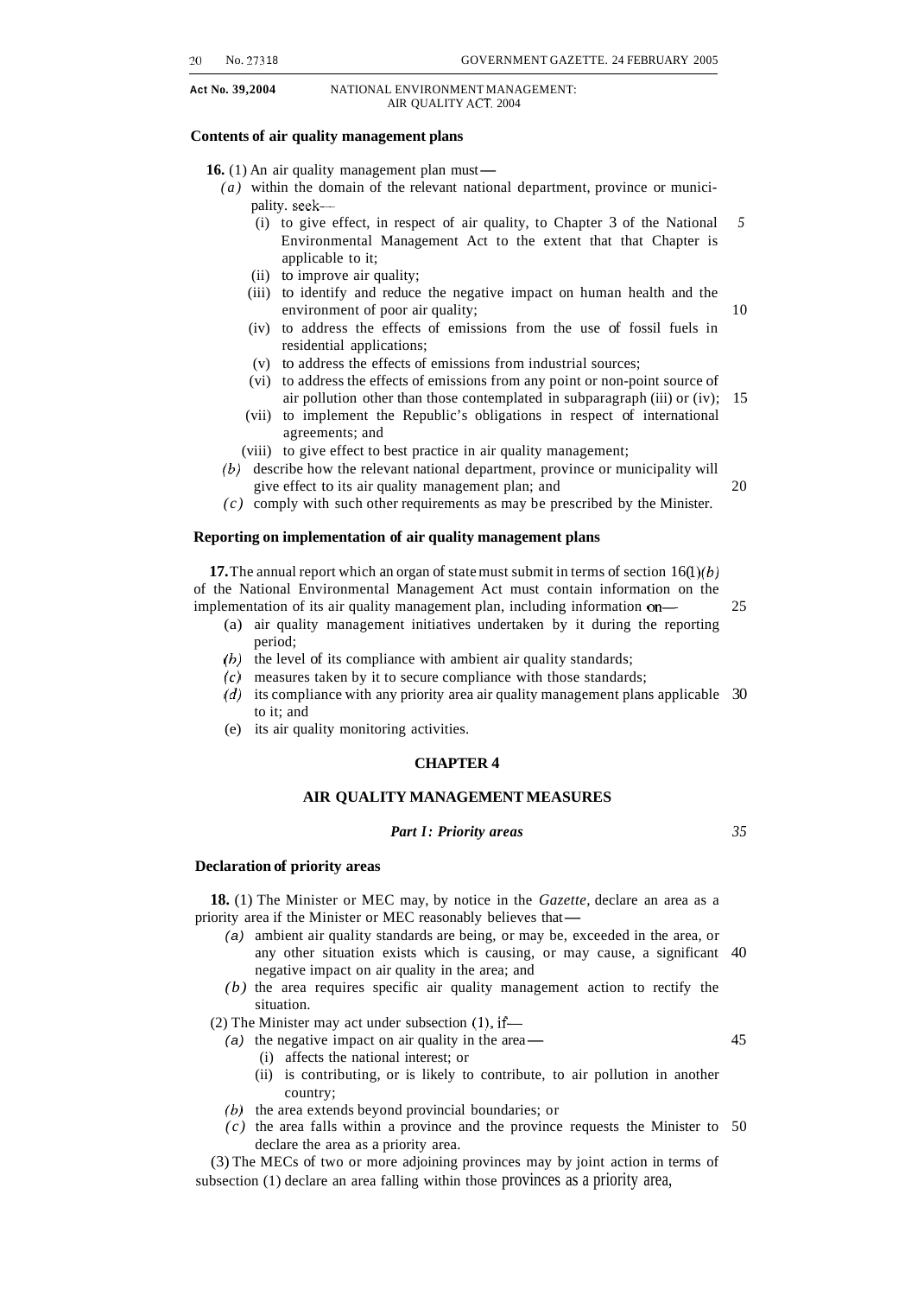$(4)$  Before publishing a notice in terms of subsection  $(1)$ , the Minister or the relevant MEC or MECs must follow a consultative process in accordance with sections 56 and *51.* 

*(5)* The Minister or MEC may, by notice in the *Gazette,* withdraw the declaration of an area as a priority area if the area is in compliance with ambient air quality standards for a period of at least two years.

#### **Management of priority areas**

~~~~~ ~ ~~

**19.** (1) If the Minister has in terms of section 18 declared an area as a priority area, the 19. (1) If the Minister has in term<br>national air quality officer must—<br> $(a)$  offer consulting, the eight

- (a) after consulting the air quality officers of any affected province and 10 municipality, prepare a priority area air quality management plan for the area; and
- *(b)* within six months of the declaration of the area, or such longer period as the Minister may specify, submit the plan to the Minister for approval.

(2) If the MEC has in terms of section 18 declared an area as a priority area, the air 15 quality officer of the relevant province must—

- *(a)* after consulting the national air quality officer and the air quality officer of any affected municipality, prepare a priority area air quality management plan for the area; and
- *(b)* within six months of the declaration of the area, or such longer period as the 20 MEC may specify, submit the plan to the MEC for approval.

(3) If the MECs in two or more adjoining provinces have by joint action in terms of section 18 declared an area as a priority area, the air quality officers of the relevant provinces must jointly-

- (a) after consulting the national air quality officer and the air quality officers of the 25 affected municipalities, prepare a priority area air quality management plan for the area; and
- *(b)* within six months of the declaration of the area, or such longer period as the relevant MECs may specify, submit the plan to the MECs for approval.

(4) Before approving a priority area air quality management plan, the Minister or the relevant MECs n<br>
(4) Before approving a p<br>
relevant MEC or MECs —<br>
(2) must follow a con-30

- *(a)* must follow a consultative process in accordance with sections 56 and *57;*
- *(b)* may require the relevant air quality officer to amend the plan within a period determined by the Minister or the relevant MEC or MECs.

(5) *(a)* The Minister or the relevant MEC or MECs must publish an approved plan in 35 Exercise Equality A approved plan takes effect from the date of its p<br>(b) The approved plan takes effect from the date of its p<br>(6) A priority area air quality management plan must—<br> $\frac{1}{2}$ the *Gazette* within 90 days of approval.

*(b)* The approved plan takes effect from the date of its publication.

- *(a)* be aimed at co-ordinating air quality management in the area;
- *(b)* address issues related to air quality in the area; and
- (c) provide for the implementation of the plan by a committee representing relevant role-players.

(7) **A** priority area air quality management plan lapses when the declaration of the area as a priority area is withdrawn in terms of section 18(5).

#### **Regulations for implementing and enforcing priority area air quality management**  45 **plans**

**20.** The Minister or MEC may prescribe regulations necessary for implementing and **20.** The Minister or MEC may prescribe regulations necessary for implement enforcing approved priority area air quality management plans, including —

- *(a)* funding arrangements;
- *(b)* measures to facilitate compliance with such plans;
- (c) penalties for any contravention of or any failure to comply with such plans; and
- *(d)* regular review of such plans.

50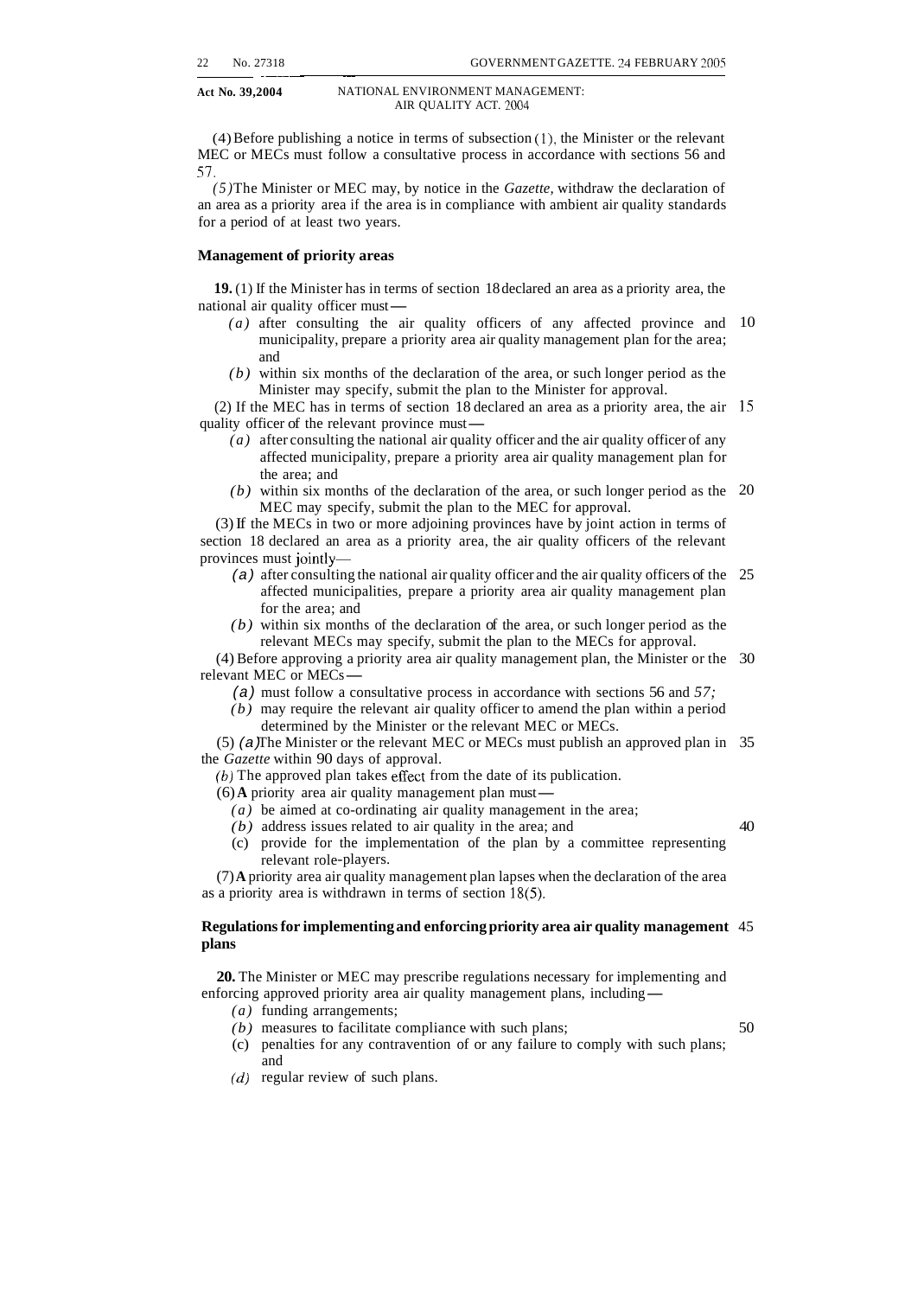#### *Part 2: Listing of activities resulting in atmospheric emissions*

#### **Listing of activities**

**21. (1)** The Minister must, or the MEC may, by notice in the *Gazerre-* 

- *(a)* publish a list of activities which result in atmospheric emissions and which the Minister or MEC reasonably believes have or may have a significant 5 detrimental effect on the environment, including health, social conditions, economic conditions, ecological conditions or cultural heritage; and
- $(b)$  when necessary, amend the list by-
	- (i) adding to the list activities in addition to those contemplated in paragraph *(a);* 10
	- (ii) removing activities from the list; or
	- (iii) making other changes to particulars on the list.

(2) A list published by the Minister applies nationally and a list published by the MEC applies to the relevant province only.

 $(3)$  A notice referred to in subsection  $(1)$ — $\qquad$  15

- 
- (*a*) must establish minimum emission standards in respect of a substance or mixture of substances resulting from a listed activity and identified in the notice, including  $\frac{1}{\sqrt{2}}$  is a commissible amount valume emiss mixture of substances resulting from a listed activity and identified in the
	- (i) the permissible amount, volume, emission rate or concentration of that substance or mixture of substances that may be emitted; and 20
	- (ii) the manner in which measurements of such emissions must be carried out;
- *(b)* may contain transitional and other special arrangements in respect of activities which are carried out at the time of their listing; and
- *(c)* must determine the date on which the notice takes effect. 25

(4) *(a)* Before publishing a notice in terms of subsection (1) or any amendment to the notice, the Minister or MEC must follow a consultative process in accordance with sections 56 and 57.

*(b)* Paragraph *(a)* need not be complied with if the notice is amended in a non-substantive way. 30

#### **Consequences of listing**

*22.* No person may without a provisional atmospheric emission licence or an 22. No person may without a provisional atmos<br>atmospheric emission licence conduct an activity-<br> $(a)$  listed on the notional list envelope in the B

*(a)* listed on the national list anywhere in the Republic; or

*(b)* listed on the list applicable in a province anywhere in that province. 35

#### *Part 3: Controlled emitters*

#### **Controlled emitters**

**23.** (1) The Minister or MEC may, by notice in the *Gazette,* declare any appliance or activity, or any appliance or activity falling within a specified category, as a controlled emitter if such appliance or activity, or appliances or activities falling within such 40 category, result in atmospheric emissions which through ambient concentrations, bioaccumulation, deposition or in any other way, present a threat to health or the

environment or which the Minister or MEC reasonably believes presents such a threat.<br>
(2) Before publishing a notice in terms of subsection (1) or any amendment to the notice, the Minister or MEC must—<br>  $(5)$  and  $(6)$  fo (2) Before publishing a notice in terms of subsection (1) or any amendment to the

- *(a)* follow a consultative process in accordance with sections *56* and 57;
- *(b)* apply the precautionary principle contained in section  $2(4)(a)(vi)$  of the National Environmental Management Act;
- *(c)* take into account the Republic's obligations in terms of any applicable international agreement; and  $(d)$  consider  $(i)$  any sound scientific information; and international agreement; and 50
- - (i) any sound scientific information; and
	- (ii) any risk assessments.

(3) Subsection (2) need not be complied with if the notice is amended in a non-substantive way. *55*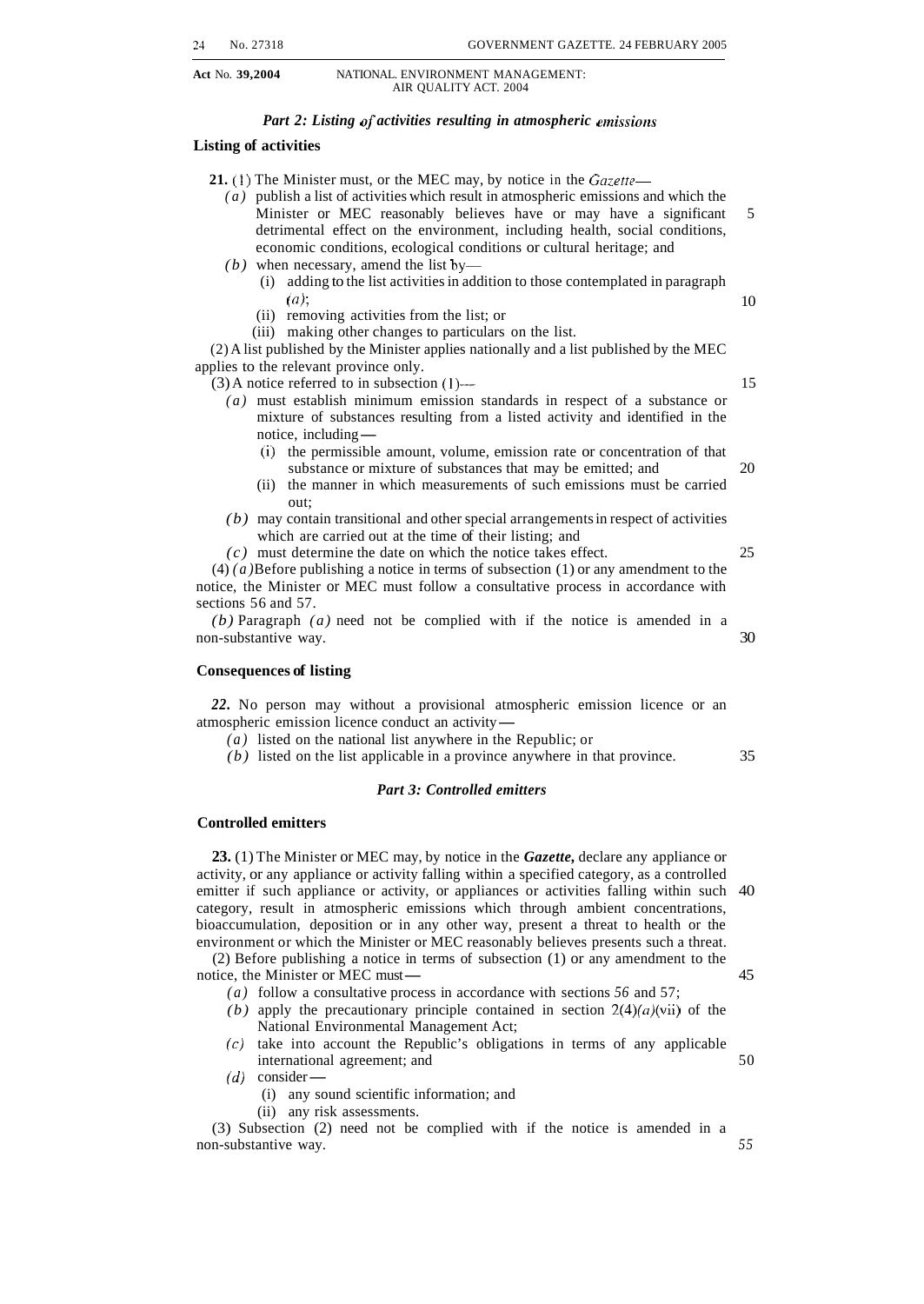#### **Standards for controlled emitters**

**24.** (1) **A** notice contemplated in section 23(1) must establish emission standards, which must include standards setting the permissible amount, volume, emission rate or concentration of any specified substance or mixture of substances that may be emitted from the controlled emitter. *S* 

(2) The Minister must prescribe the manner in which measurements of emissions from controlled emitters must be carried out.

#### **Consequences of declaration**

*25.* (1) No person may manufacture, sell or use any appliance or conduct an activity declared as a controlled emitter unless that appliance or activity complies with the 10 standards established in terms of section 24.

 $(2)$  Subsection  $(1)$  applies—

- *(a)* nationwide in respect of an appliance or activity declared by the Minister; or
- *(b)* in a relevant province only in respect of an appliance or activity declared by
	- the MEC responsible for air quality in that province. 15

#### *Part 4: Controlled fuels*

#### **Controlled fuels**

**26.** (1) The Minister or MEC may, by notice in the *Gazette,* declare a substance or mixture of substances which, when used as a fuel in a combustion process, result in atmospheric emissions which through ambient concentrations, bioaccumulation, 20 deposition or in any other way, present a threat to health or the environment or which the

Minister or MEC reasonably believes present such a threat, as a controlled fuel.<br>
(2) Before publishing a notice in terms of subsection (1) or any amendment<br>
notice, the Minister or MEC must—<br>
(a) follow a consultative pr (2) Before publishing a notice in terms of subsection  $(1)$  or any amendment to the notice, the Minister or MEC must—

- *(a)* follow a consultative process in accordance with sections 56 and 57; 25
- *(b)* apply the precautionary principle contained in section  $2(4)(a)(vii)$  of the National Environmental Management Act;
- *(c)* take into account the Republic's obligations in terms of any applicable international agreement; and  $(d)$  consider  $(i)$ , any sound scientific information; and international agreement; and  $(d)$  consider —
- - (i) any sound scientific information; and
	- (ii) any risk assessments.

(3) Subsection (2) need not be complied with if the notice is amended in a non-substantive way.

#### **Use and prohibition of controlled fuels** 35

**27.** A notice contemplated in section 26(1) may—

- *(a)* establish standards for the use of the controlled fuel in combustion processes;
- *(b)* establish standards for the manufacture or sale of the controlled fuel;
- *(c)* establish specifications, including maximum or minimum levels or concentrations of the constituents of substances or mixtures of substances, for the 40 composition of controlled fuels;
- *(d)* prohibit the manufacture, sale or use of the controlled fuel;
- *(e)* differentiate between different geographical areas;
- (f) provide for the phasing in of its provisions; and
- $(q)$  be amended. 45

- 
- 
- 

- 
-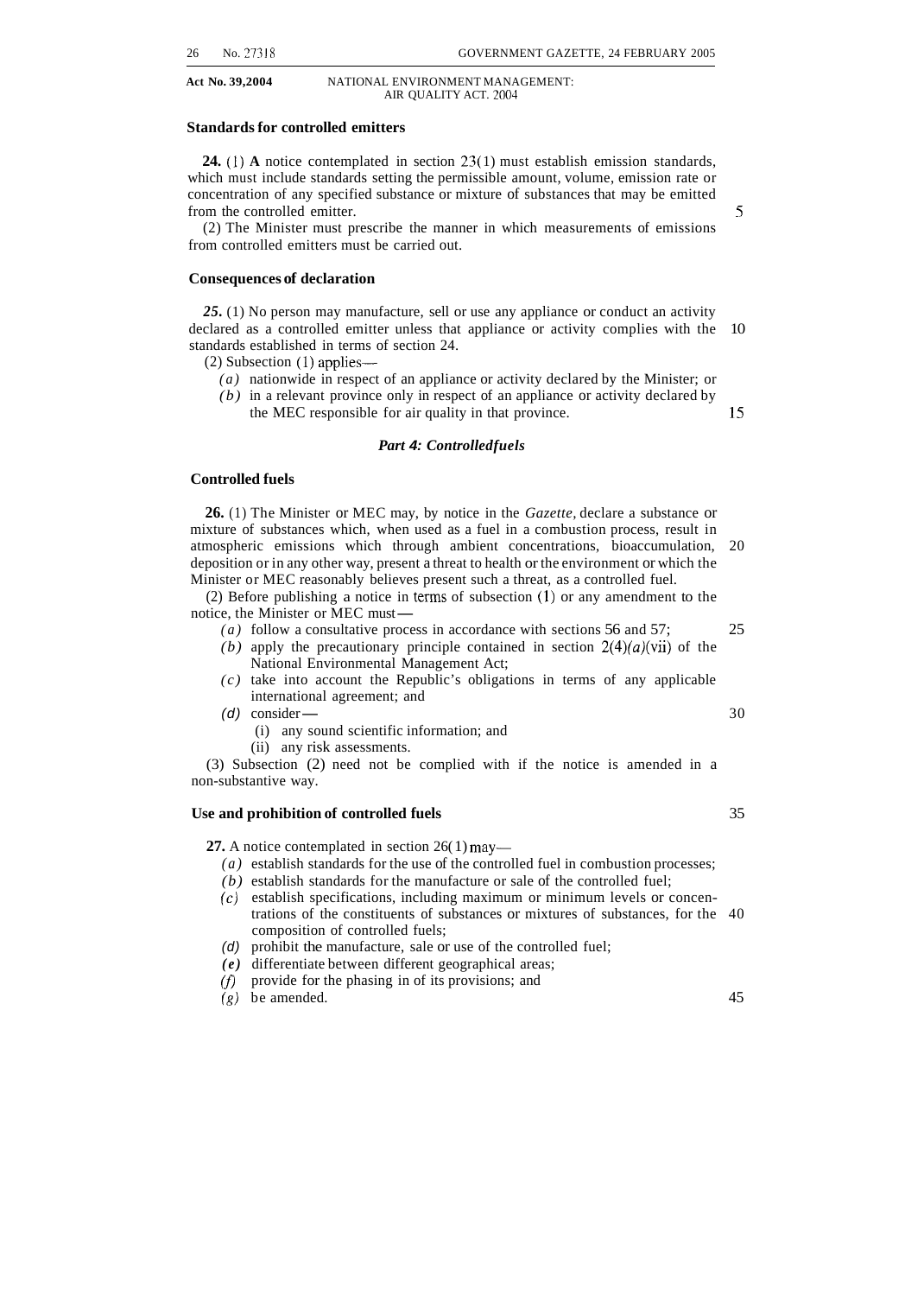#### **Consequences of declaration**

**28.** (1) No person may manufacture, sell or use a controlled fuel unless that manufacture, sale or use complies with the standards established in terms of section 27. (2) No person may manufacture, sell or use a prohibited controlled fuel unless that

manufacture, sale or use complies with any conditions of manufacture, sale or use 5 established in terms of section 27.

(3) Subsections (1) and (2) apply-

- *(a)* nationwide in respect of a substance or mixture of substances declared by the Minister; or
- *(b)* in a relevant province only in respect of a substance or mixture of substances 10 declared by the MEC responsible for air quality in that province.

#### *Part* 5: *Other measures*

#### **Pollution prevention plans**

**29.** (1) The Minister or MEC may, by notice in the *Gazette* —

- *(a)* declare any substance contributing to air pollution as a priority air pollutant; 15 and
- *(b)* require persons falling within a category specified in the notice to prepare, submit to the Minister or MEC for approval, and implement pollution prevention plans in respect of a substance declared as a priority air pollutant in terms of paragraph *(a)*. 20

(2) The Minister or MEC may, by written notice to a person conducting a listed activity which involves the emission of a substance declared as a priority air pollutant, require that person to prepare, submit to the Minister or MEC for approval and implement a pollution prevention plan, whether or not that person falls within a category specified in terms of subsection  $(1)(b)$ . 25

*(3)* Pollution prevention plans must comply with such requirements as may be prescribed by the Minister or MEC.

#### **Atmospheric impact reports**

**30.** An air quality officer may require any person to submit to the air quality officer an atmospheric impact report in a prescribed form if— $\sim$  30

*(a)* the air quality officer reasonably suspects that the person has on one or more occasions contravened or failed to comply with this Act or any conditions of a licence and that such contravention or failure has had, or may have, a detrimental effect on the environment, including health, social conditions, economic conditions, ecological conditions or cultural heritage, or has 35 contributed to the degradation of ambient air quality; or

emission licence is undertaken in terms of section 45. *(6)* a review of a provisional atmospheric emission licence or an atmospheric

#### **Recognition programmes**

**31.** An air quality officer may establish a programme for the public recognition of 40 significant achievements in the area of pollution prevention.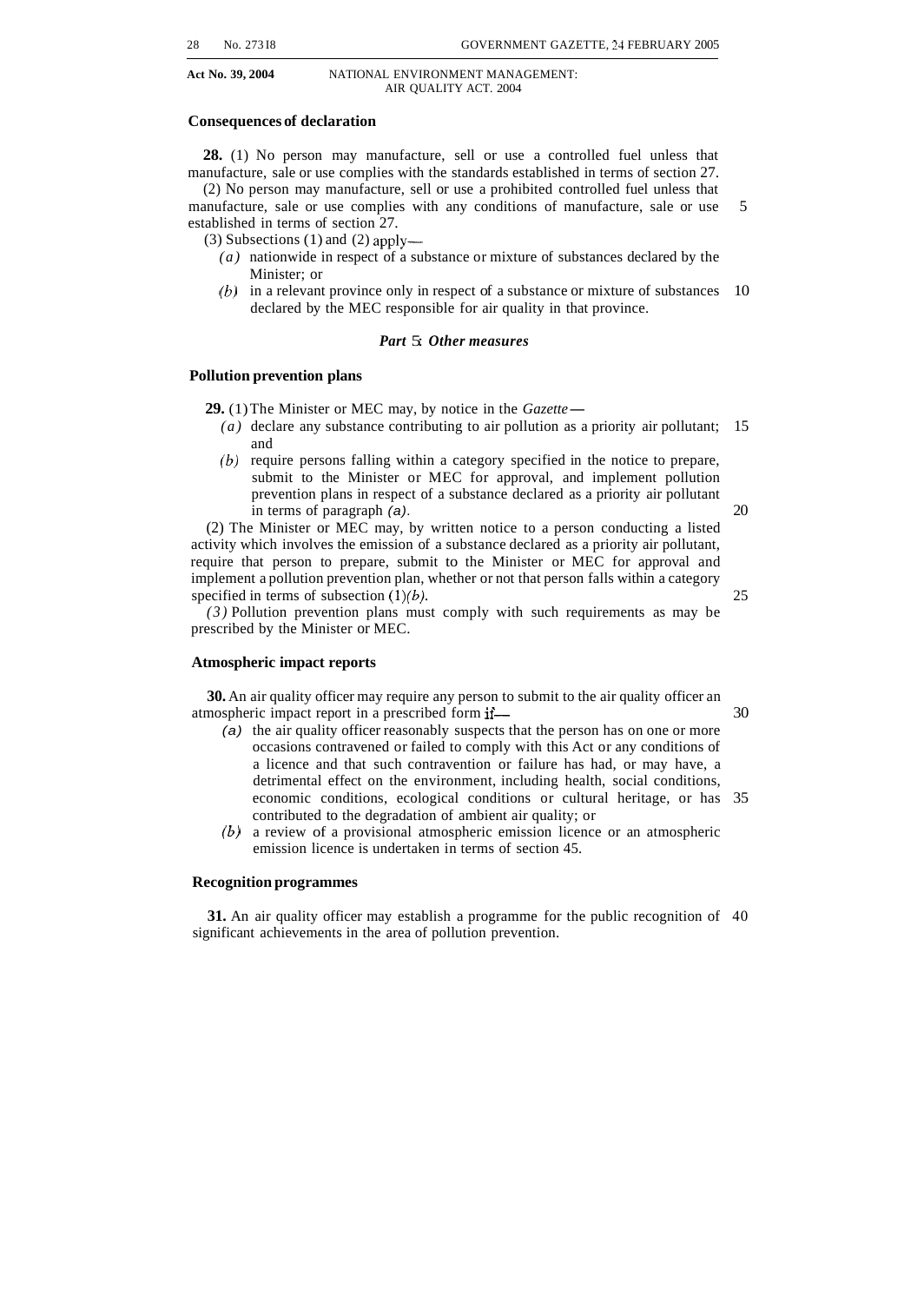#### *Part 6: Measures in respect of dust, noise and offensive odours*

#### **Control of dust**

**32.** The Minister or MEC may prescribe-

- *(0)* measures for the control of dust in specified places or areas, either in general or by specified machinery or in specified instances;
- *(b)* steps that must be taken to prevent nuisance by dust; or
- *(c)* other measures aimed at the control of dust.

#### **Rehabilitation when mining operations cease**

**33.** If it is determined that a mine, having regard to its known ore reserves, is likely to cease mining operations within a period of five years, the owner of that mine must 10 promptly notify the Minister in writing-

- *(a)* of the likely cessation of those mining operations; and
- $(b)$  of any plans that are in place or in contemplation for-
	- (i) the rehabilitation of the area where the mining operations were conducted after mining operations have stopped; and 15
	- (ii) the prevention of pollution of the atmosphere by dust after those operations have stopped.

#### **Control of noise**

**34.** (1) The Minister may prescribe essential national standards—

- *(a)* for the control of noise, either in general or by specified machinery or 20 activities or in specified places or areas; or
- $(b)$  for determining-
	- (i) a definition of noise; and
	- (ii) the maximum levels of noise.

(2) When controlling noise the provincial and local spheres of government are bound 25 by any prescribed national standards.

#### **Control of offensive odours**

**35.** (1) The Minister or MEC may prescribe measures for the control of offensive odours emanating from specified activities.

(2) The occupier of any premises must take all reasonable steps to prevent the 30 emission of any offensive odour caused by any activity on such premises.

#### **CHAPTER 5**

#### **LICENSING OF LISTED ACTIVITIES**

#### **Licensing authority**

**36.** (1) Metropolitan and district municipalities are charged with implementing the 35 atmospheric emission licensing system referred to in section 22, and must for this purpose perform the functions of licensing authority as set out in this Chapter and other provisions of this Act, subject to subsections (2), (3) and (4).

(2) If a metropolitan or district municipality has delegated its functions of licensing authority to a provincial organ of state in terms of section 238 of the Constitution, that 40 provincial organ of state must for the purposes of this Act be regarded as the licensing authority in the area of that municipality.

(3) If the MEC has in terms of section 139 of the Constitution intervened in a metropolitan or district municipality on the ground that that municipality cannot or does not fulfil its obligations as licensing authority in terms of this Act, a provincial organ of 45 state designated by the MEC must for the duration of the intervention be regarded as the licensing authority in the area of that municipality.

(4) If a municipality applies for an atmospheric emission licence, a provincial organ of state designated by the MEC must be regarded as the licensing authority for the purpose of-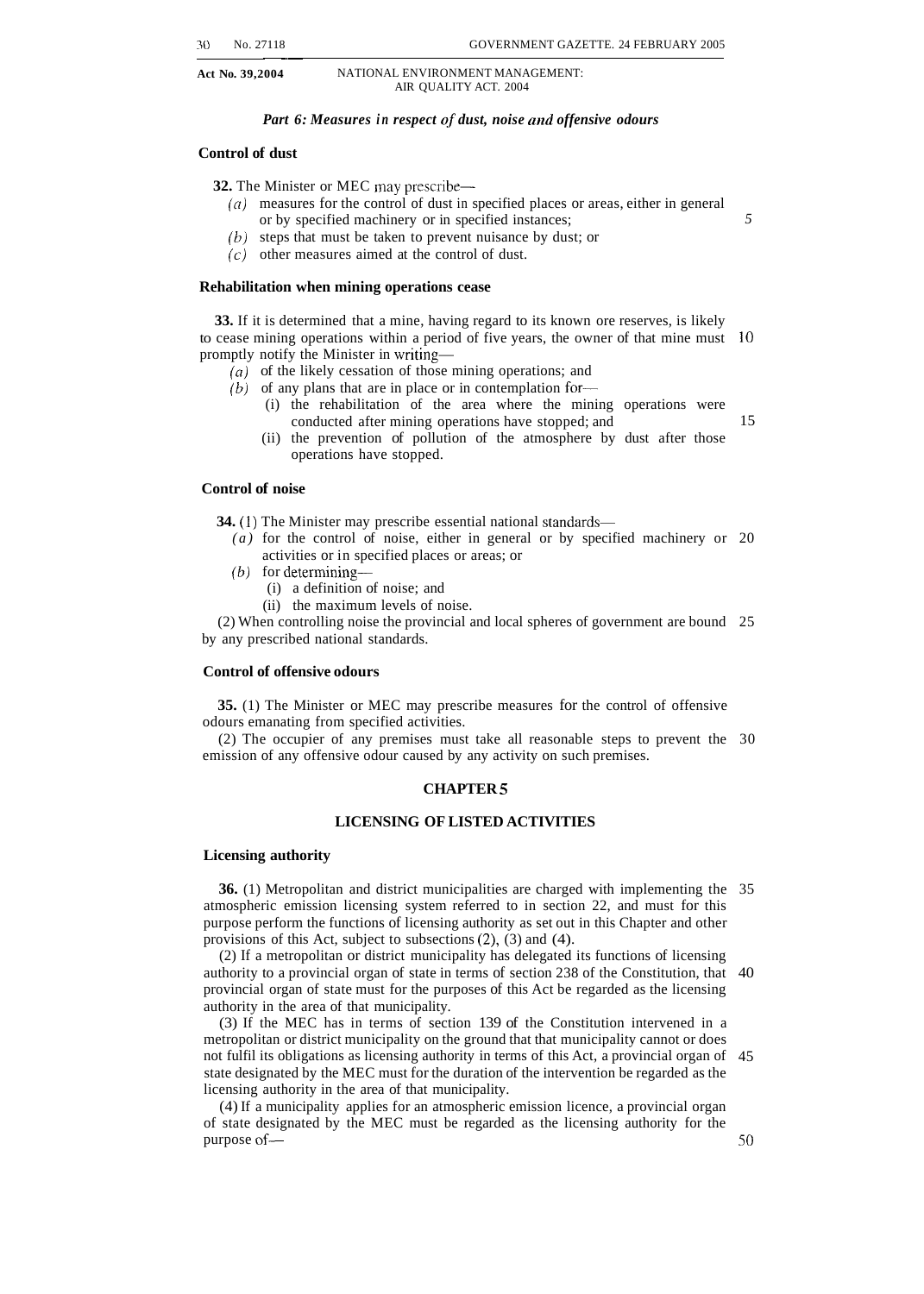- *(a)* that application; and
- *(b)* the implementation of this Act in relation to any licence that may be issued to the municipality.

#### **Application for atmospheric emission licences**

**37.** (1) A person must apply for an atmospheric emission licence by lodging with the licensing authority of the area in which the listed activity is or is to be carried out. an application in the form required by the licensing authority. *5* 

- $(2)$  An application for an atmospheric emission licence must be accompanied by---*(a)* the prescribed processing fee; and
	- *(b)* such documentation and information as may be required by the licensing 10 authority.

#### **Procedure for licence applications**

**38.** (1) The licensing authority-

- *(a)* may, to the extent that it is reasonable to do so, require the applicant, at the applicant's expense, to obtain and provide it by a given date with other 15 information, in addition to the information contained in or submitted in connection with the application;
- *(b)* may conduct its own investigation on the likely effect of the proposed licence on air quality;
- (c) may invite written comments from any organ of state which has an interest in 20 the matter; and
- *(d)* must afford the applicant an opportunity to make representations on any adverse statements or objections to the application.

(2) Section 24 of the National Environmental Management Act and section 22 of the Environment Conservation Act apply to all applications for atmospheric emission 25 licences, and both an applicant and the licensing authority must comply with those sections and any applicable notice issued or regulation made in relation to those sections.

(3) *(a)* An applicant must take appropriate steps to bring the application to the attention of relevant organs of state, interested persons and the public.

*(b)* Such steps must include the publication of a notice in at least two newspapers circulating in the area in which the listed activity applied for is or is to be carried out-

- (i) describing the nature and purpose of the licence applied for;
- (ii) giving particulars of the listed activity, including the place where it is or is to be carried out; **35**
- (iii) stating a reasonable period within which written representations on or objections to the application may be submitted, and the address or place where representations or objections must be submitted; and
- (iv) containing such other particulars as the licensing authority may require.

#### **Factors to be taken into account by licensing authorities**

**39.** When considering an application for an atmospheric emission licence, the licensing authority must take into account all relevant matters, including-

- (a) any applicable minimum standards set for ambient air and point source emissions that have been determined in terms of this Act;
- the pollution being or likely to be caused by the carrying out of the listed 45 activity applied for and the effect or likely effect of that pollution on the environment, including health, social conditions, economic conditions, cultural heritage and ambient air quality;
- $(c)$  the best practicable environmental options available that could be taken-
	- (i) to prevent, control, abate or mitigate that pollution; and
	- (ii) to protect the environment, including health, social conditions, economic conditions, cultural heritage and ambient air quality, from harm as a result of that pollution;
- (d) section 24 of the National Environmental Management Act and section 22 of the Environment Conservation Act and any applicable notice issued or 55 regulation made pursuant to those sections;
- any relevant tradable emission scheme;

#### *30*

40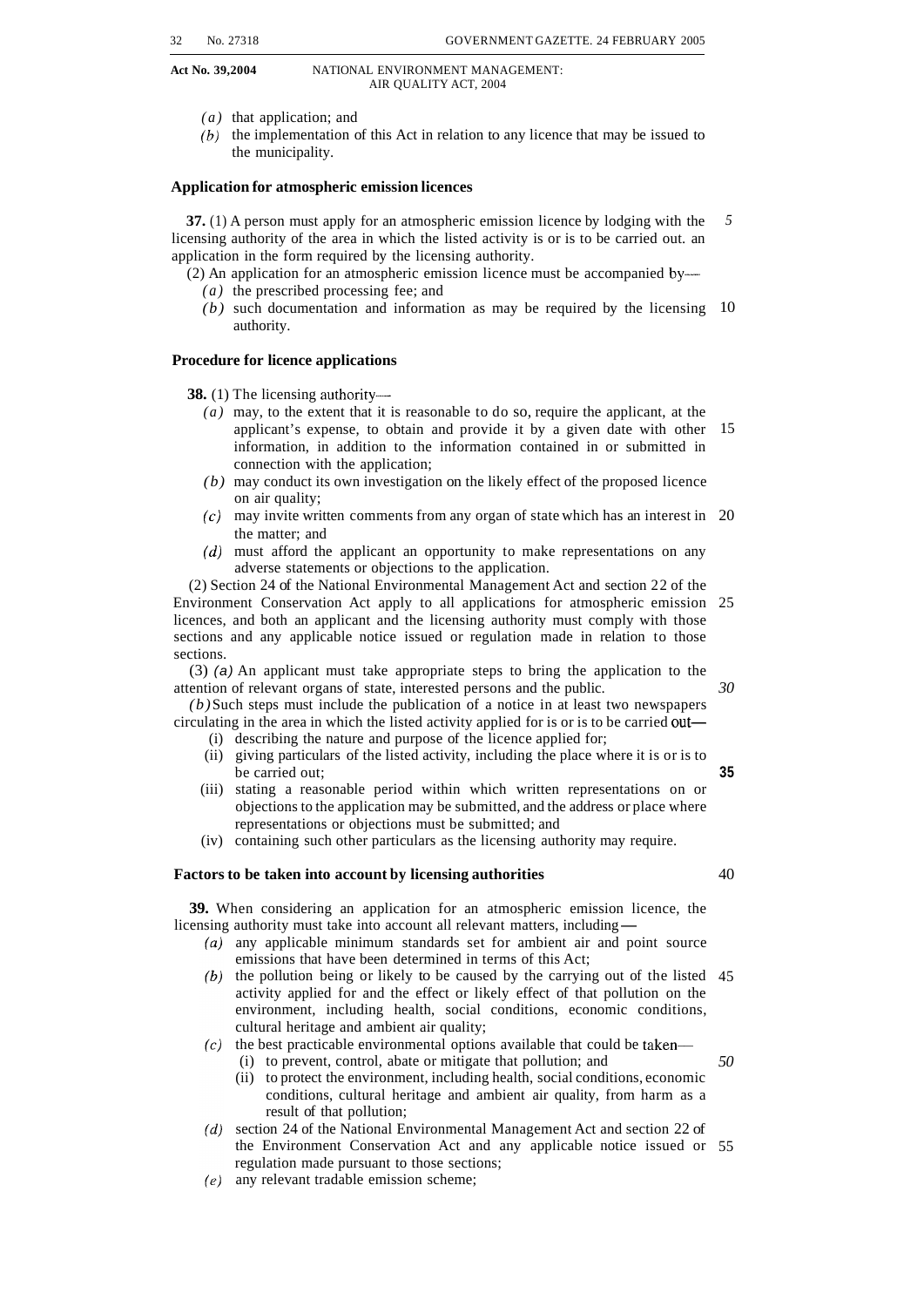**Act No. 39,2004** NATIONAL ENVIRONMENT MANAGEMENT

- $(f)$  whether the applicant is a fit and proper person as contemplated in section 49;
- $(g)$  the applicant's submissions;
- *(h)* any submissions from organs of state, interested persons and the public; and
- *(i)* any guidelines issued by the Minister or MEC relating to the performance by licensing authorities of their functions. 5

#### **Decisions of licensing authority**

**40.** (1) The licensing authority may —

- *(a)* grant an application; or
- *(b)* refuse an application.

(2) Any decision by a licensing authority to grant an application must be consistent 10  $with$ —

- (a) this Act and any other applicable national or provincial legislation;
- $(b)$  any applicable national or provincial environmental management policies;
- $\epsilon(c)$  section 24 of the National Environmental Management Act and section 22 of the Environment Conservation Act and any applicable notice issued or 15 regulation made pursuant *to* those sections;
- $(d)$  the national environmental management principles set out in section 2 of the National Environmental Management Act;
- any transitional and other special arrangements contemplated in section  $21(3)(b)$ ; 20
- $(f)$ any minimum standards for atmospheric emissions of identified substances or mixtures of substances as contemplated in section 21(3);
- any applicable pollution prevention plan contemplated in section 29;  $(g)$
- $(h)$  the objectives of any applicable air quality management plan; and
- $(i)$  any ambient air quality or emission standards that have been determined in 25 terms of this Act.

(3) If an authorisation notice is issued in terms of section 24 of the National Environmental Management Act or section 22 of the Environment Conservation Act in respect of an application, the licensing authority must decide the application within 60 days of the date on which the notice has been issued. 30

(4) After a licensing authority has reached a decision in respect of a licence application, it must within 30 days—

- *(a)* notify the applicant of the decision, and give written reasons if the application was unsuccessful;
- *(b)* in a manner determined by the licensing authority, notify any persons who 35 have objected to the application; and
- *(c)* at the request of any person contemplated in paragraph *(b),* give written reasons for its decision or make public its reasons.

#### **Successful applications**

**41.** (1) If an application for an atmospheric emission licence has been granted in terms 40 of section  $40(1)(a)$ , the licensing authority must first issue a provisional atmospheric

emission licence to enable the commissioning of the listed activity.<br>
(2) A provisional atmospheric emission licence is subject to superiments—<br>
requirements—<br>
(2) as the linearing surfactive may determine and *(2)* A provisional atmospheric emission licence is subject to such conditions and

*(a)* as the licensing authority may determine; and 45

*(b)* as the Minister or MEC has prescribed for listed activities of the kind in question.

#### **Issuing of atmospheric emission licences**

**42.** (1) The holder of a provisional atmospheric emission licence is entitled to an atmospheric emission licence when the commissioned facility has been in full 50 compliance with the conditions and requirements of the provisional atmospheric emission licence for a period of at least six months.

(2) An atmospheric emission licence is subject to such conditions and requirements-

- *(a)* as are specified in terms of section 43;
- *(b)* as the licensing authority may determine; and 55
- (c) as the Minister or MEC has prescribed for listed activities of the kind in question.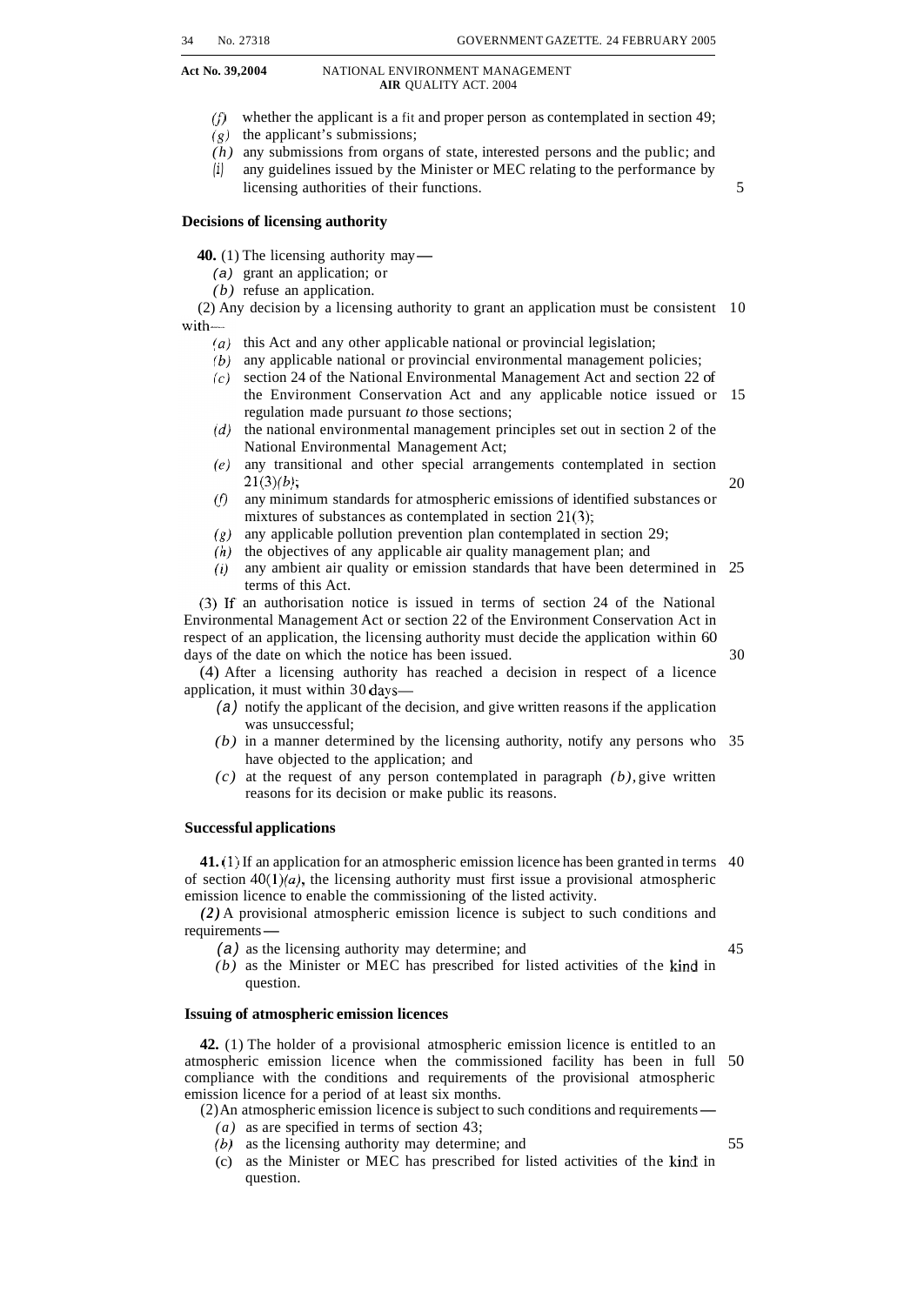*5* 

10

#### Act No. 39,2004 **NATIONAL ENVIRONMENT MANAGEMENT:** AIR QUALITY ACT. 2004

#### **Contents of provisional atmospheric emission licences and atmospheric emission licences**

**43.** (1) A provisional atmospheric emission licence and an atmospheric emission licence must specify-

- *(a)* the activity in respect of which it is issued;
- *(b)* the premises in respect of which it is issued:
- $(c)$  the person to whom it is issued;
- *(d)* the period for which the licence is issued;
- *(e)* the name of the licensing authority;
- $(f)$  the periods at which the licence may be reviewed;
- *(g)* the maximum allowed amount, volume, emission rate or concentration of pollutants that may be discharged in the atmosphere-
	- (i) under normal working conditions; and
	- (ii) under normal start-up, maintenance and shut-down conditions;
- ing non-point source or fugitive emissions; *(h)* any other operating requirements relating to atmospheric discharges, includ- 15
- (i) point source emission measurement and reporting requirements;
- *(j)* on-site ambient air quality measurement and reporting requirements;
- $(k)$  penalties for non-compliance;
- *(I)* greenhouse gas emission measurement and reporting requirements; and 20
- *(m)* any other matters which are necessary for the protection or enforcement of air quality.
- $(2)$  A licence may-
	- *(a)* specify conditions in respect of odour and noise;
	- *(6)* require the holder of the licence to comply with all lawful requirements of an *25*  environmental management inspector carrying out his or her duties in terms of the National Environmental Management Act, including a requirement that the holder of the licence must, on request, submit to the inspector a certified statement indicating-
		- (i) the extent to which the conditions and requirements of the licence have 30 or have not been complied with;
		- (ii) particulars of any failure to comply with any of those conditions or requirements;
		- (iii) the reasons for any failure to comply with any of those conditions or requirements; and *35*
		- (iv) any action taken, or to be taken, to prevent any recurrence of that failure or to mitigate the effects of that failure.

#### **Transfer of provisional atmospheric emission licences and atmospheric emission licences**

**44.** (1) If ownership of an activity for which a provisional atmospheric emission 40 licence or an atmospheric emission licence was issued is transferred, the licence may, with the permission of a licensing authority, be transferred by the holder of the licence to the new owner of the activity.

(2) *(a)* A person applying for permission for the transfer of a licence must lodge the application with the licensing authority of the area in which the listed activity is carried 45 out.

*(b)* The application must be in the form required by the licensing authority.

- (3) An application for the transfer of a licence must be accompanied by-
	- *(a)* the prescribed processing fee; and
	- *(b)* such documentation and information as may be required by the licensing *50* authority.

(4) *(a)* An applicant must take appropriate steps to bring the application for the transfer of an atmospheric emission licence to the attention of interested persons and the public.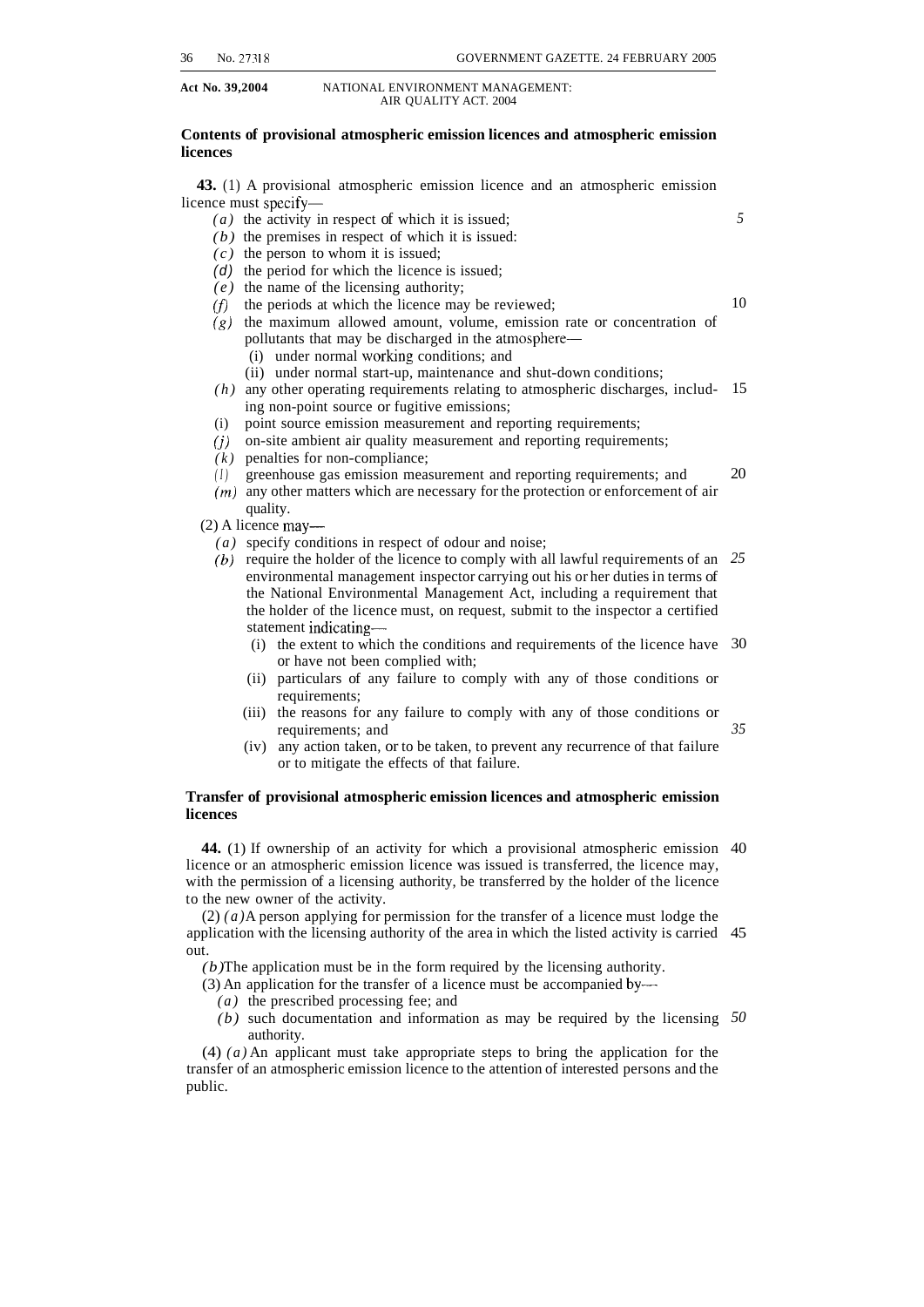*(b)* Such steps must include the publication of a notice in at least two newspapers circulating in the area in which the listed activity applied for is carried out-

- (i) describing the reasons for the transfer of an atmospheric emission licence;
- (ii) giving particulars of the listed activity, including the place where it is carried out; *5*
- (iii) stating a reasonable period within which written representations on or objections to the application may be submitted, and the address or place where representations or objections must be submitted; and
- (iv) containing such other particulars as the licensing authority may require.

authority must take into account all relevant matters, including whether the person to whom the licence is to be transferred is a fit and proper person as contemplated in section 49. *(5)* When considering an application for the transfer of a licence, the licensing 10

#### **Review of provisional atmospheric emission licences and atmospheric emission licences** 15

**45.** (1) **A** licensing authority must review a provisional atmospheric emission licence or an atmospheric emission licence at intervals specified in the licence, or when circumstances demand that a review is necessary.

(2) The licensing authority must inform the licence holder and the relevant provincial air quality officer, in writing, of any proposed review and the reason for such review. 20

(3) For purposes of the review, an air quality officer may require the licence holder to compile and submit an atmospheric impact report contemplated in section 30.

#### **Variation of provisional atmospheric emission licences and atmospheric emission licences**

**46.** (1) **A** licensing authority may, by written notice to the holder of a provisional 25 atmospheric emission licence or an atmospheric emission licence, vary the licence-

- *(a)* if it is necessary or desirable to prevent deterioration of ambient air quality; *(b)* if it is necessary or desirable for the purposes of achieving ambient air quality standards;
- *(c)* if it is necessary or desirable to accommodate demands brought about by 30 impacts on socio-economic circumstances and it is in the public interest to meet those demands;
- *(d)* at the written request of the holder of the licence;
- *(e)* if it is transferred to another person in terms of section 44; or <br>
(f) if it is reviewed in terms of section 45.<br>
(2) The variation of a licence includes —<br>
(a) the strashing of an additional condition or negation<br>
- *(f)* if it is reviewed in terms of section 45.<br>(2) The variation of a licence includes —

- *(a)* the attaching of an additional condition or requirement to the licence;
- *(b)* the substitution of a condition or requirement;
- *(c)* the removal of a condition or requirement; or
- *(d)* the amendment of a condition or requirement. 40

(3) If a licensing authority receives a request from the holder of a licence in terms of subsection  $(1)(d)$ , the licensing authority must require the holder of the licence to take appropriate steps to bring the request to the attention of relevant organs of state, interested persons and the public if-

- *(a)* the variation of the licence will authorise an increase in the environmental 4.5 impact regulated by the licence;
- *(6)* the variation of the licence will authorise an increase in atmospheric emissions; and
- *(c)* the proposed variation has not, for any reason, been the subject of an authorisation in terms of any other legislation and public consultation.  $50$

(4) Steps in terms of subsection *(3)* must include the publication of a notice in at least two newspapers circulating in the area in which the listed activity authorised by the licence is, or will be, carried out-

- *(a)* describing the nature and purpose of the request;
- *(b)* giving particulars of the listed activity, including the place where it is or will *55*  be carried out;
- *(c)* stating a reasonable period within which written representations on or objections to the request may be submitted, and the address or place where representations or objections must be submitted; and

*3.5*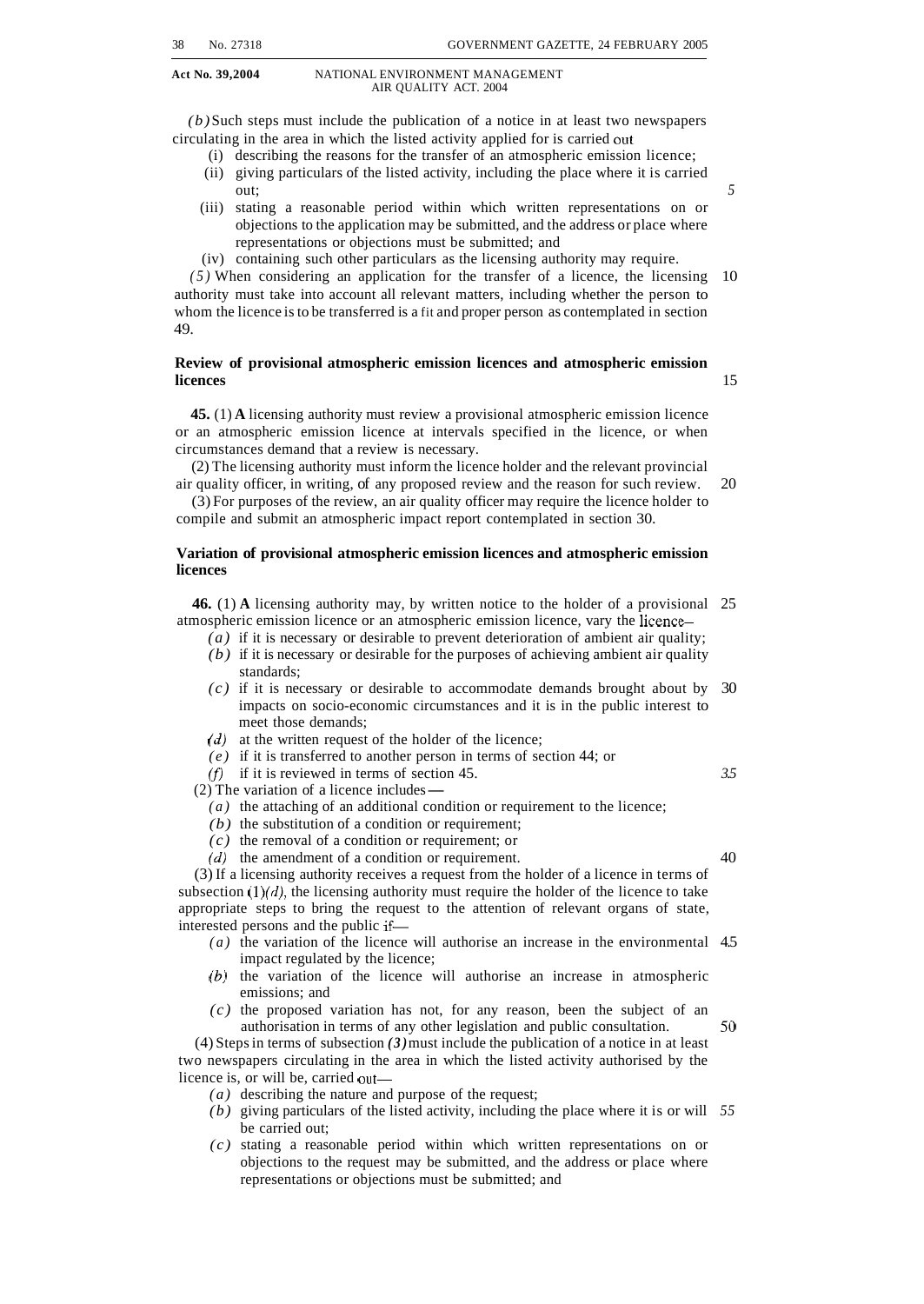*(d)* containing such other particulars as the licensing authority may require. (5) Sections 38 and 40, read with the necessary changes as the context may require, apply to the variation of a licence.

#### **Renewal of provisional atmospheric emission licences and atmospheric emission licences**

**47.** (1) A provisional atmospheric emission licence or an atmospheric emission licence may, on application by the holder of the licence, be renewed by a licensing authority.

(2) The holder of a licence must before the expiry date of the licence apply for the renewal of the licence to the licensing authority of the area in which the listed activity is carried out, by lodging to the licensing authority an application in the form required by the licensing authority. 10

- (3) An application for the renewal of a licence must be accompanied by-
	- *(a)* the prescribed processing fee;
	- *(b)* proof that the relevant provincial air quality officer has been notified of the 15 application; and
	- *(e)* such documentation and information as may be required by the licensing authority.

(4) The holder of a provisional atmospheric emission licence may not apply for the renewal of the provisional licence more than once.

(5) Sections 38, 40 and 43, read with the necessary changes as the context may require, apply to an application for the renewal of a licence.

#### **Emission control officers**

**48.** (1) An air quality officer may require the holder of a provisional atmospheric emission licence or an atmospheric emission licence to designate an emission control 25 officer, having regard to the size and nature of the listed activity for which the licence was granted.

*(2)* An emission control officer must have requisite air quality management was granted.<br>
(2) An emission control officer must have requisite air quali<br>
competence in respect of the listed activity in question, and must<br>  $\frac{1}{2}$  (2) work towards the davelopment and introduction of also

- *(a)* work towards the development and introduction of cleaner production 30 technologies and practices;
- *(b)* take all reasonable steps to ensure compliance by the holder of the licence with the licence conditions and requirements; and
- (c) promptly report any non-compliance with any licence conditions or requirements to the licensing authority through the most effective means reasonably *35*  available.

(3) Nothing in this section affects the obligations and liability of the holder of a licence to comply with the conditions and requirements of the licence.

#### **Criteria for fit and proper persons**

**49.** In order to determine whether a person is a fit and proper person for the purposes 40 of an application in terms of this Chapter, a licensing authority must take into account all relevant facts, including whether—

- *(a)* that person has contravened or failed to comply with this Act, the Atmospheric Pollution Prevention Act or any other legislation applicable to air quality;
- *(b)* that person has held a provisional atmospheric emission licence, an 45 atmospheric emission licence or other authority that has been suspended or revoked;
- (c) that person has been a director or senior manager who is or was a director or manager of a company or firm to whom paragraph *(a)* or *(b)* applies; and
- (d) the management of the listed activity which is the subject of the application 50 will or will not be in the hands of a technically competent person.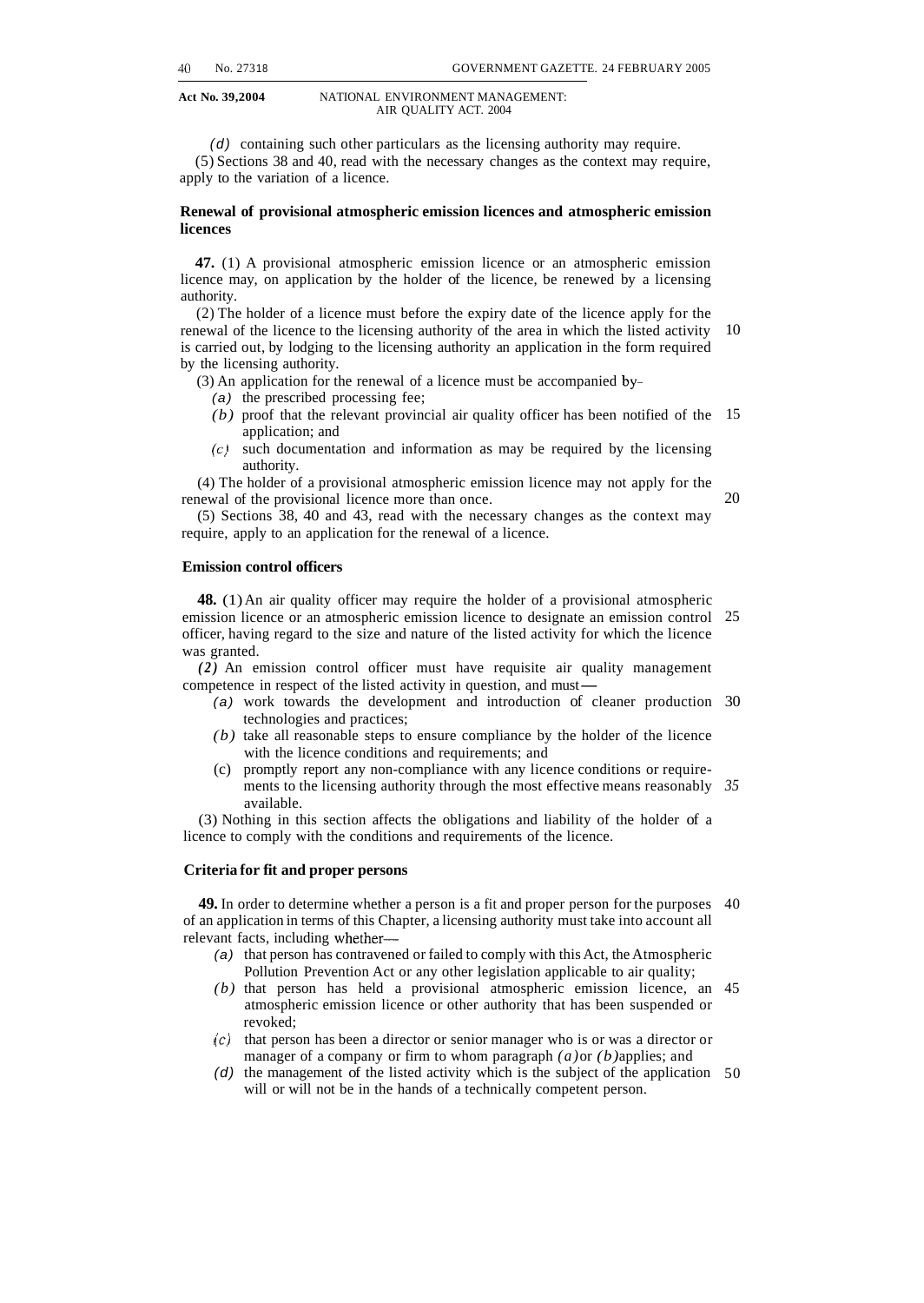#### **CHAPTER 6**

#### **INTERNATIONAL AIR QUALITY MANAGEMENT**

#### **Transboundary air pollution**

**50.** (1) The Minister may investigate any situation which creates, or may reasonably be anticipated to contribute to-

- *(a)* air pollution across the Republic's boundaries; or
- *(b)* air pollution that violates, or is likely to violate, an international agreement binding on the Republic in relation to the prevention, control or correction of pollution.

(2) If the investigation contemplated in subsection (1) reveals that the release of a 10 substance into the air from a source in the Republic may have a significant detrimental impact on air quality, the environment or health in a country other than the Republic, the Minister may prescribe measures to prevent, control or correct the releases within the Republic.

(3) Before publishing regulations under subsection (2), the Minister must consult 15 with-

*(a)* the Cabinet member responsible for foreign affairs; and

*(b)* the MEC concerned.

(4) Regulations contemplated in subsection (2) may include provisions regarding-

- *(a)* the quantity or concentration of the substance that may be released into the air; 20 *(b)* the manner in which and conditions under which the substance may be
- released into the air, either alone or in combination with any other substance; *(c)* the maintenance of records for the administration of any regulation made under this section;
- *(d)* the conduct of sampling, analyses, tests, measurements or monitoring of the 25 substance and the submission of the results to the Minister; and
- (e) the conditions, test procedures and laboratory practices to be followed for conducting sampling, analyses, tests, measurements or monitoring of the substance.

*(5)* The Minister may, through the Cabinet member responsible for foreign affairs, 30 advise the government of any country that would be affected by or benefit from the regulation before it is published.

#### **CHAPTER 7**

#### **OFFENCES AND PENALTIES**

#### **Offences**

**51.** (1) **A** person is guilty of an offence if that person-

- *(a)* contravenes a provision of section 22, *25* or 35(2);
- *(b)* fails to submit or to implement a pollution prevention plan as required by section  $29(1)(b)$  or (2);
- *(c)* fails to submit an atmospheric impact report required in terms of section 30; 40
- *(d)* fails to notify the Minister as required by section 33;
- *(e)* contravenes or fails to comply with a condition or requirement of an atmospheric emission licence;
- $(f)$  supplies false or misleading information in any application for an atmospheric emission licence, or for the transfer, variation or renewal of such a licence; 45
- (g) supplies false or misleading information to an air quality officer;
- *(h)* contravenes or fails to comply with a condition subject to which exemption from a provision of this Act was granted in terms of section 59.

(2) **A** person operating a controlled emitter is guilty of an offence if the emissions from that controlled emitter do not comply with the standards established under section 50 24( 1).

(3) **A** person performing a listed activity is guilty of an offence if air pollutants at concentrations above the emission limits, specified in an atmospheric emission licence, are emitted as a result of that activity.

*5*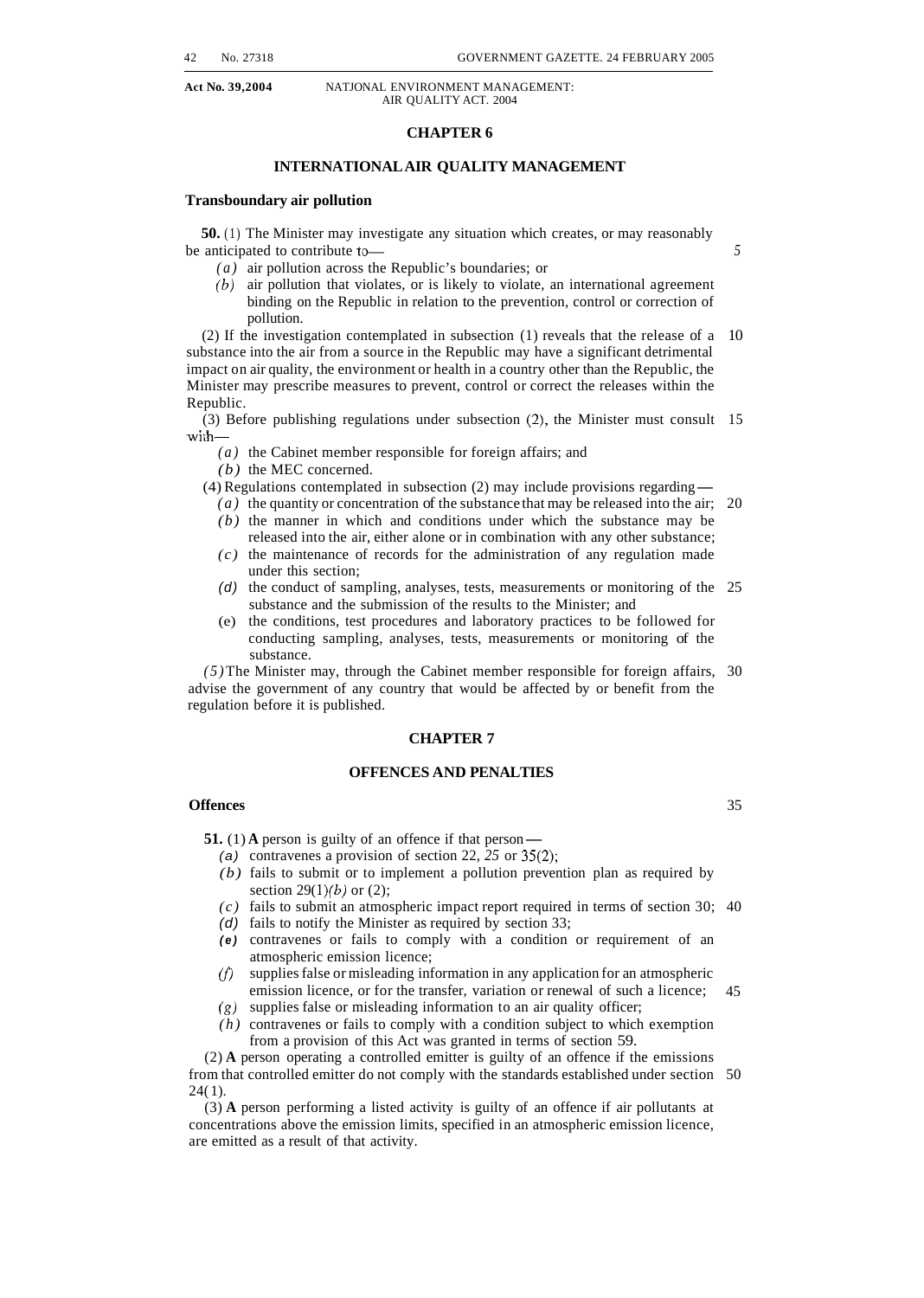#### **Penalties**

**52.** (1) A person convicted of an offence referred to in section 51 is liable to a fine, or to imprisonment for a period not exceeding ten years, or to both a fine and such imprisonment.

(2) A fine contemplated in subsection **(1)-** 

- *(a)* may not exceed an amount prescribed in terms of legislation regulating maximum fines for criminal offences; and
- $(b)$  must be determined with due consideration of-
	- (i) the severity of the offence in terms of its impact, or potential impact, on health, well-being, safety and the environment; 10
	- (ii) the monetary or other benefits which accrued to the convicted person through the commission of the offence; and
	- (iii) the extent of the convicted person's contribution to the overall pollution load of the area under normal working conditions.

#### **CHAPTER 8**

#### **GENERAL MATTERS**

#### *Part 1: Regulations*

#### **Regulations by Minister**

**53.** The Minister may make regulations that are not in conflict with this Act, 53. The 1<br>regarding — 20

- *(a)* any matter necessary to give effect to the Republic's obligations in terms of an international agreement relating to air quality;
- *(b)* matters relating to environmental management co-operation agreements, to the extent that those agreements affect air quality;
- *(c)* emissions, including the prohibition of specific emissions, from point, 25 non-point and mobile sources of emissions, including motor vehicles;
- *(d)* open fires and incinerators;
- *(e)* ozone-depleting substances;
- *(f)* codes of practice;
- *(8)* records and returns;
- *(h)* labelling;
- *(i)* trading schemes;
- *(j)* powers and duties of air quality officers;
- *(k)* appeals against decisions of officials in the performance of their functions in terms of the regulations;
- (1) incentives to encourage change in behaviour towards air pollution by all sectors in society;
- *(m)* requirements in respect of monitoring;
- $(n)$  the avoidance or reduction of harmful effects on air quality from activities not otherwise regulated in terms of this Act; 40
- *(0)* any matter that may or must be prescribed in terms of this Act; or
- *(p)* any other matter necessary for the implementation or application of this Act.

#### **Regulations by MECs responsible for air quality**

**54.** The MEC may make regulations for the province concerned, not inconsistent with this Act, in respect of any matter for which the MEC may or must make regulations in 45 terms of this Act, including a matter referred to in section  $53(c)$  to  $(p)$ .

**S** 

1s

30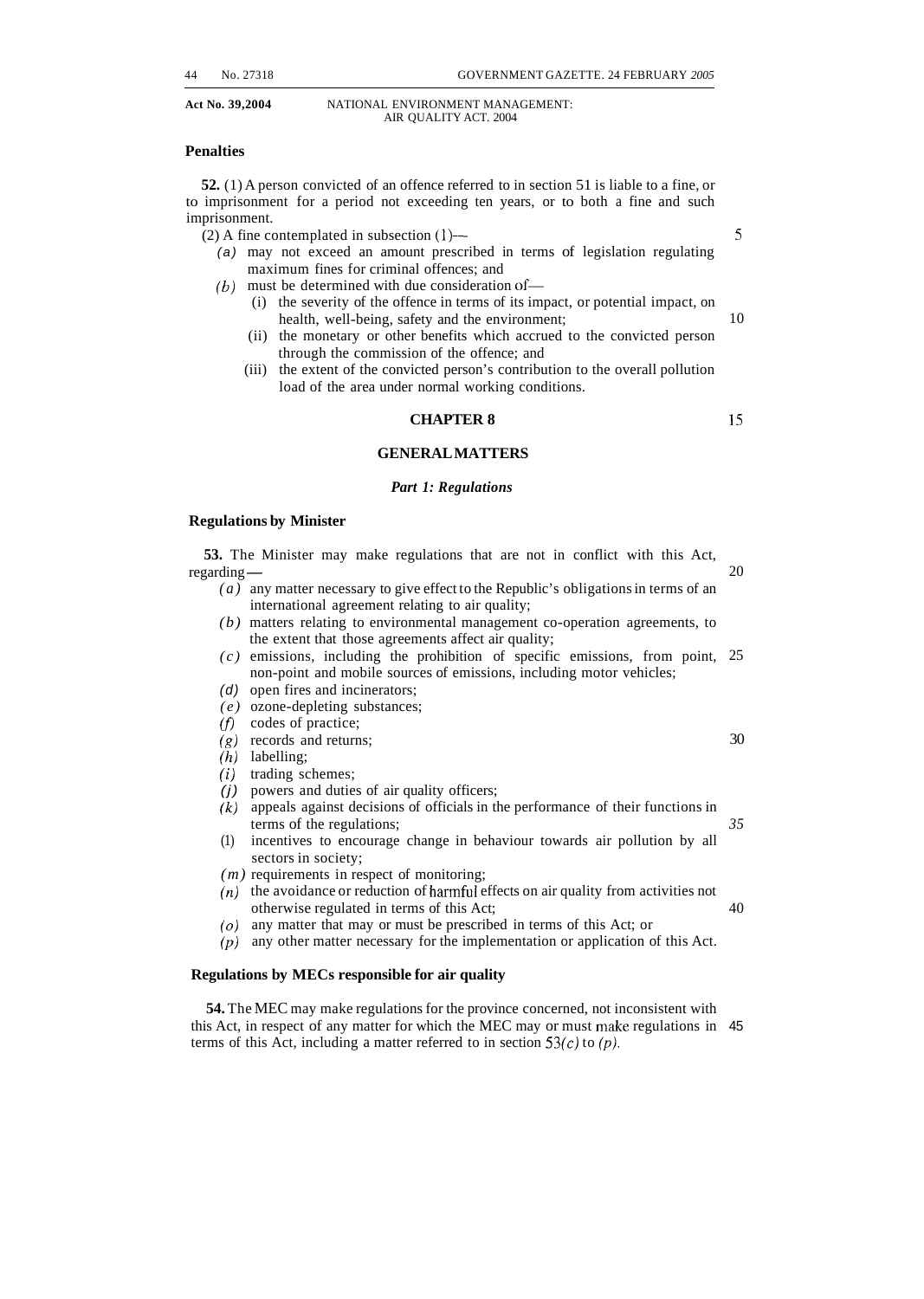#### **General**

**55.** (1) Regulations made in terms of this Act may—

- (a) restrict or prohibit any act, either absolutely or conditionally;
- $(b)$  apply-
	- (i) generally to the Republic or a province, as the case may be, or only in a *<sup>S</sup>* specified area or category of areas; or
	- (ii) generally to all persons or only to a specified category of persons;
- *(c)* differentiate between different-
	- (i) areas or categories of areas; or
	- (ii) persons or categories of persons; and 10
- standard relating to air quality. *(d)* incorporate by reference any code of practice or any national or international

(2) Regulations made in terms of this Act may provide that any person who contravenes or fails to comply with a provision thereof is guilty of an offence and liable on conviction to — 15

- *(a)* imprisonment for a period not exceeding five years;
- *(b)* an appropriate fine; or
- *(c)* both a fine and imprisonment.

(3) *(a)* Before publishing any regulation made in terms of this Act, or any amendment to the regulations, the Minister or MEC must follow a consultative process in 20 accordance with sections 56 and 57.

non-substantive way. (6) Paragraph *(a)* need not be complied with if the regulations are amended in a

#### **Part 2: Consultative** *process*

#### **Consultation** 25

**56.** (1) Before exercising a power which, in terms this Act, must be exercised in accordance with this section and section 57, the Minister or MEC must follow such consultative process as may be appropriate in the circumstances.

 $(2)$  When conducting the consultations contemplated in subsection  $(1)$ , the Minister  $must \rightarrow 30$ 

- *(a)* consult all Cabinet members whose areas of responsibility will be affected by the exercise of the power;
- *(b)* in accordance with the principles of co-operative governance as set out in Chapter 3 of the Constitution, consult the MEC responsible for air quality in each province that will be affected by the exercise of the power; and  $35$ *(c)* allow public participation in the process in accordance with section 57.

(3) When conducting the consultations contemplated in subsection (l), the MEC  $\begin{array}{c} (c) \\ (3) \text{ Wh} \\ \text{must} \end{array}$ 

- *(a)* consult all members of the Executive Council whose areas of responsibility will be affected by the exercise of the power; 40
- *(b)* in accordance with the principles of co-operative governance as set out in Chapter 3 of the Constitution, consult the Minister and all other national organs of state that will be affected by the exercise of the power; and
- *(c)* allow public participation in the process in accordance with section 57.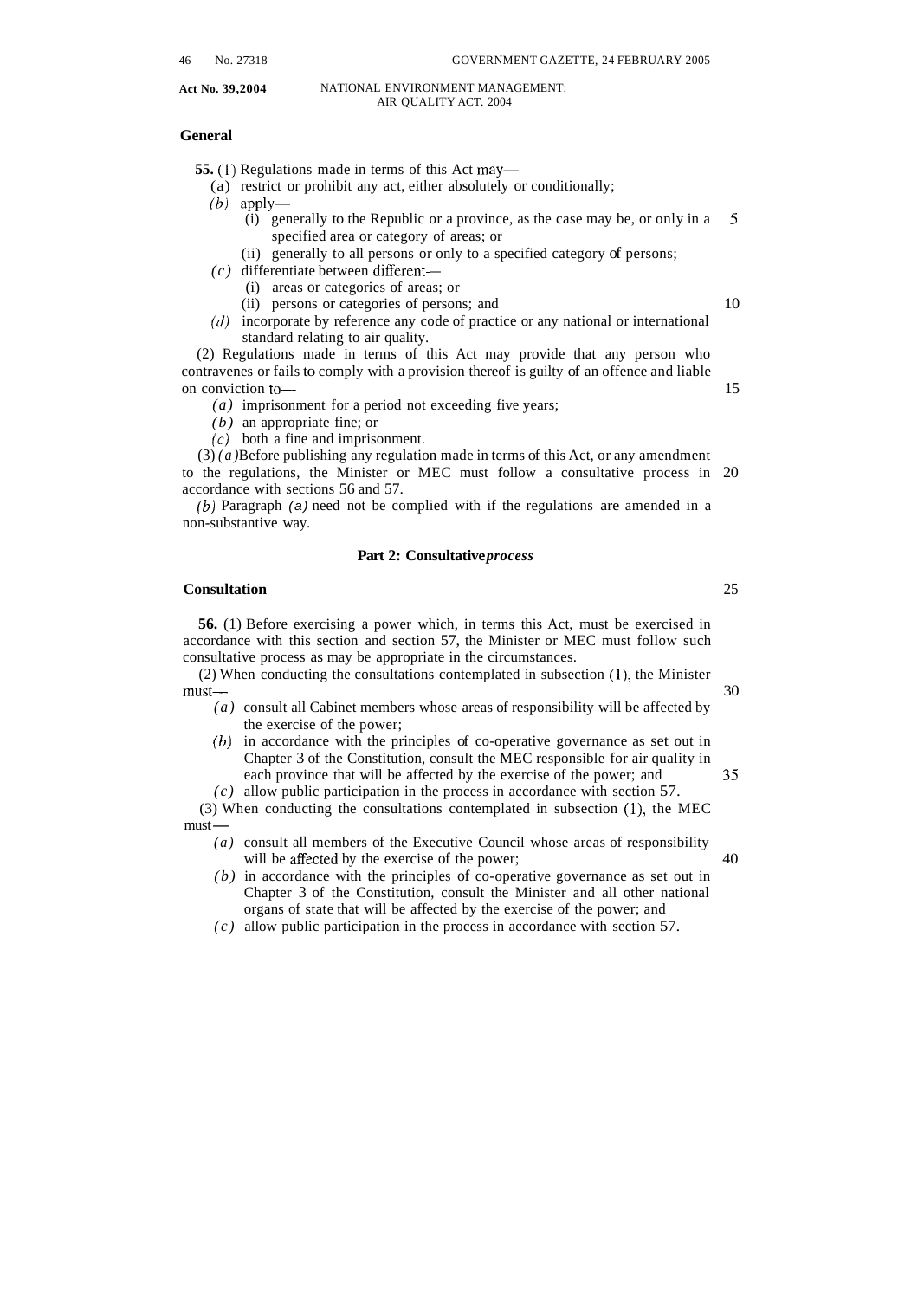#### **Public participation**

**57.** (1) Before exercising a power which, in terms of this Act, must be exercised in accordance with this section, the Minister or MEC must give notice of the proposed exercise of the relevant power-

- *(a)* in the *Gazette;* and
- *(b)* in at least one newspaper distributed nationally or, if the exercise of the power will affect only a specific area, in at least one newspaper distributed in that area.
- (2) The notice must-
	- *(a)* invite members of the public to submit to the Minister or MEC, within 30 days of publication of the notice in the *Gazette,* written representations on or objections to the proposed exercise of the power; and 10
	- *(b)* contain sufficient information to enable members of the public to submit meaningful representations or objections.

(3) The Minister or MEC may in appropriate circumstances allow any interested person or community to present oral representations or objections to the Minister or MEC, or a person designated by the Minister or MEC. 15

(4) The Minister or MEC must give due consideration to all representations or objections received or presented before exercising the power concerned.

#### *Part 3: Delegations and exemptions*

#### **Delegations**

**58.** (1) The Minister or MEC, as the case may be, may delegate or assign to an official in their respective departments—

- *(a)* any power or duty of the Minister or MEC contained in this Act, excluding the power to publish or amend a regulation in terms of section 53 or 54 or a notice 25 in terms of section  $7(1)$ ,  $9(1)$ ,  $10(1)$ ,  $18(1)$ ,  $21(1)$ ,  $23(1)$  or  $29(1)$ ; or
- *(b)* any power or duty reasonably necessary to assist the Minister or MEC in exercising a power or performing a duty of the Minister or MEC.

(2) The Minister or MEC must regularly review and, if necessary, amend or withdraw a delegation or assignment under subsection (1).

- $(3)$ **A** delegation or assignment to an official under subsection  $(1)$ 
	- *(a)* is subject to such limitations and conditions as the Minister or MEC may impose;
	- *(b)* may either be to a specific individual or to the holder of a specific post in the relevant department;
	- (c) may authorise that official to subdelegate or further assign, in writing, the power or duty concerned to another official in the department, or to the holder of a specific post in the department; and
	- *(d)* does not divest the Minister or MEC of the responsibility concerning the exercise of the delegated power or the performance of the assigned duty.

(4) The Minister or MEC may confirm, vary or revoke any decision taken by an official as a result of a delegation or subdelegation in terms of this section, subject to any rights that may have become vested as a consequence of the decision.

30

35

20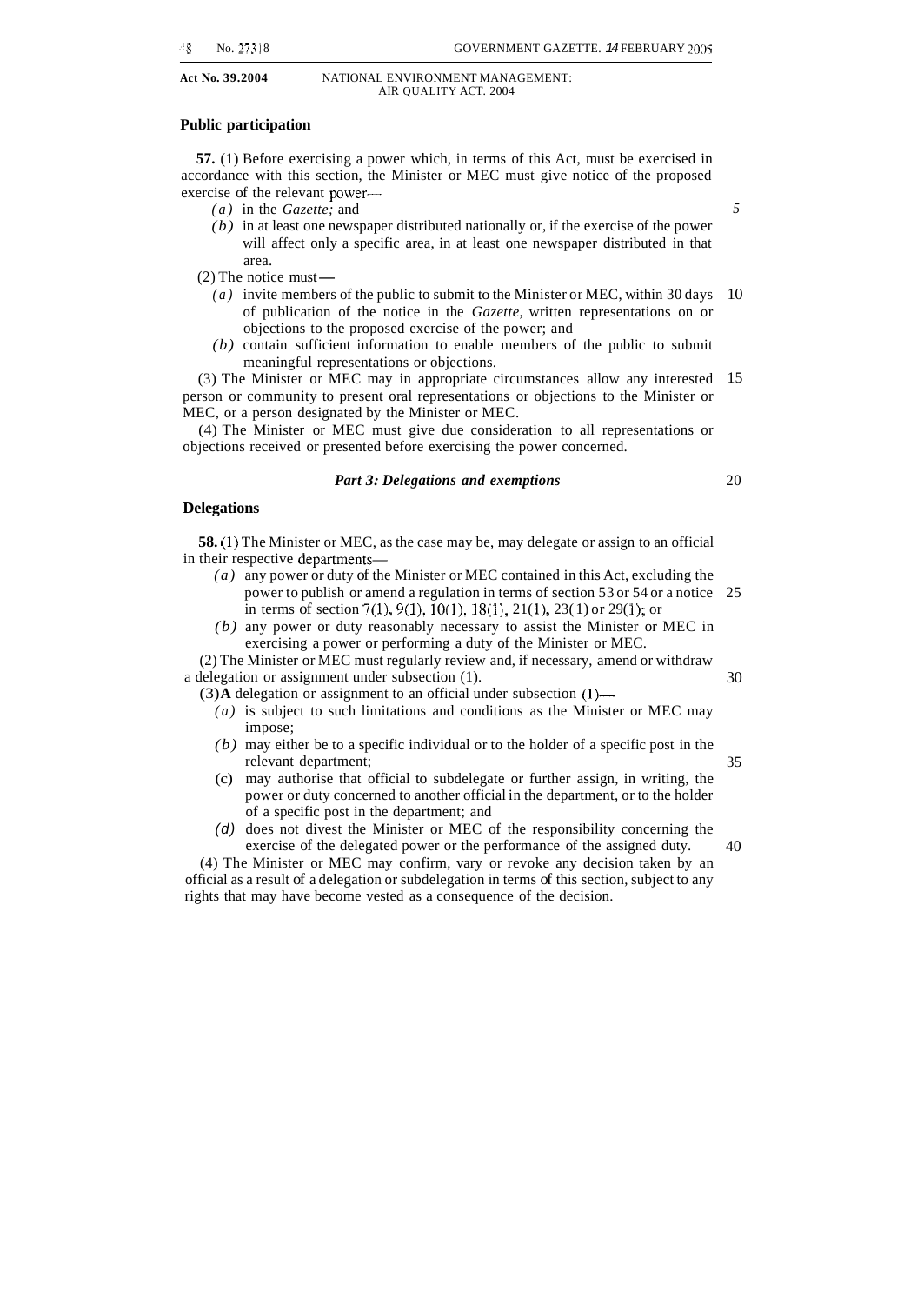#### **Exemptions**

**59.** (1) *(a)* Any person or organ of state may, in writing, apply for exemption from the application of a provision of this Act to the Minister.

 $(b)$  No exemption from a provision of section 9, 22 or 25 may be granted in terms of  $\alpha$  **paragraph** *(a).* 5

(2) An application in terms of subsection **(1)** must be accompanied by reasons.

(3) *(a)* The Minister may require an applicant applying for exemption to take appropriate steps to bring the application to the attention of relevant organs of state, interested persons and the public.

in at least two newspapers circulating nationally- (6) The steps contemplated in paragraph *(a)* must include the publication of a notice 10

- (i) giving reasons for the application; and
- (ii) containing such other particulars concerning the application as the Minister may require.

(4) The Minister may— 15

*(a)* from time to time review any exemption granted in terms of this section; and

 $(b)$  on good grounds withdraw any exemption.

*(5)* The Minister may on such conditions and limitations determined by the Minister delegate any of the powers contained in this section to-

*(a)* the MEC responsible for air quality in a province; or 20

(6) a metropolitan or district municipality.

#### **CHAPTER 9**

#### **MISCELLANEOUS**

#### **Repeal of legislation**

**60.** (1) The legislation mentioned in the Table in Schedule 1 is hereby repealed or 25 amended to the extent set out in the third column of the Table, subject to subsections (2) and (3) of this section and section 61.

(2) Anything done or deemed to have been done under a provision repealed by subsection (1) and which can be done in terms of a provision of this Act must be regarded as having been done under that provision of this Act. 30

(3) Anything done or deemed to have been done under a provision repealed by subsection (1) and which can be done in terms of the constitutional or statutory powers of a municipality, remains in force in the area of a municipality until repealed by the municipality of that area.

#### **Transitional arrangements in respect of registration certificates issued in terms of** 35 **Atmospheric Pollution Prevention Act**

**61.** (1) *(a)* Despite the repeal of the Atmospheric Pollution Prevention Act by section 60 of this Act, a provisional registration certificate issued in terms of that Act and which was a valid certificate immediately before the date on which section 60 took effect, continues to be valid for a period of two years from that date, subject to paragraph (c). 40

*(b)* During the period for which a provisional registration certificate continues to be valid, the provisions of this Act, read with the necessary changes as the context may require, apply in respect of-

- (i) the holder of such a certificate as if that person is the holder of a provisional atmospheric emission licence issued in terms of section 41(1) of this Act for 45 the activity for which the certificate was issued; and
- licence. (ii) the certificate as if the certificate is a provisional atmospheric emission

(c) If during the two-year period referred to in paragraph  $(a)$ —

- (i) a provisional atmospheric emission licence is issued to the holder of a 50 provisional registration certificate following a revision in terms of section 45 or an application for renewal in terms of section 47, the certificate expires on the date of issue of the provisional licence; or
- (ii) an atmospheric emission licence is issued to the holder of a provisional registration certificate in terms of section 42(1), the certificate expires on the *55*  date of issue of the licence.

SO No. 27318 GOVERNMENT GAZETTE. 24 FEBRUARY 2005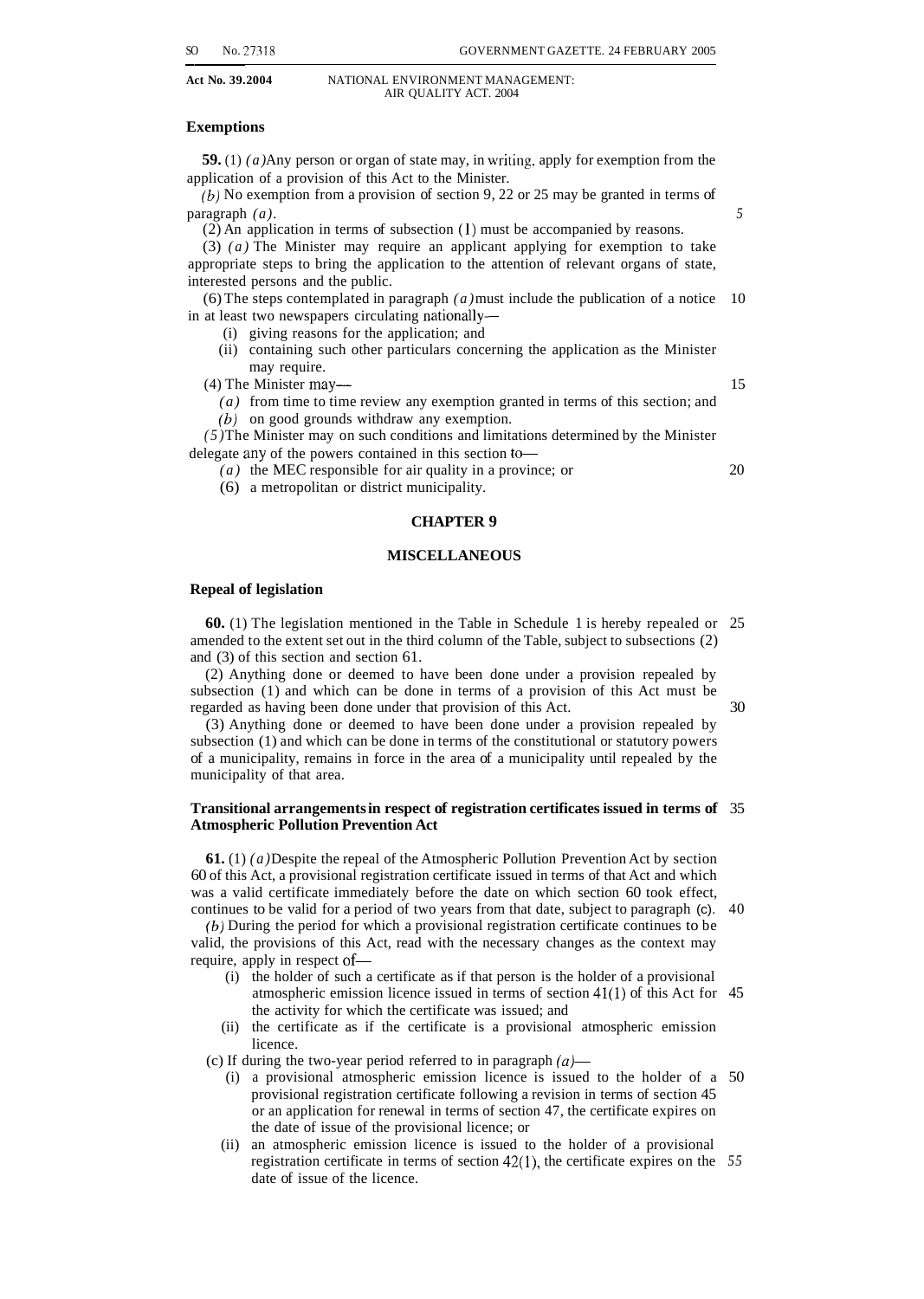(2) *(a)* Despite the repeal of the Atmospheric Pollution Prevention Act by section 60 of this Act, a registration certificate issued in terms of that Act and which was a valid certificate immediately before the date on which section 60 took effect. continues to be valid for a period of four years from that date, subject to paragraph *(d).* 

*(b)* During the period for which a registration certificate continues to be valid, the provisions of this Act. read with the necessary changes as the context may require, apply in respect of- 5

- (i) the holder of such a certificate as if that person is the holder of an atmospheric emission licence issued in terms of section 42( 1) of this Act for the activity for which the certificate was issued; and
- (ii) the certificate as if the certificate is an atmospheric emission licence.

*(c)* The holder of a registration certificate must within the first three years of the fouryear period referred to in paragraph *(a),* lodge a renewal application in terms of section 47 with the licensing authority of the area in which the activity for which the certificate was issued is carried out.

 $(d)(i)$  If the holder of a registration certificate fails to comply with paragraph  $(c)$ , the certificate expires at the end of the three years referred to in paragraph *(c).* 

(ii) If during the four-year period referred to in paragraph *(a)* an atmospheric emission licence is issued to the holder of a registration certificate following an application for renewal in terms of paragraph  $(c)$ , the certificate expires on the date of issue of the  $20$ licence.

(iii) If during the period before the holder of a registration certificate lodges an application for renewal in terms of paragraph *(c),* an atmospheric emission licence is issued to the holder of the certificate following a revision in terms of section 45, the certificate expires on the date of issue of the licence. In such event compliance with 25 paragraph **(c)** falls away.

(3) Despite the repeal of the Atmospheric Pollution Prevention Act by section 60 of this Act, any application for a registration certificate made in terms of that Act which was not decided when section 60 took effect, must be proceeded with in terms of this Act as if such application was an application for an atmospheric emission licence in terms of 30 section 37.

#### **Transitional provision regarding listed activities**

**62.** Pending the listing of activities by the Minister in terms of section 21, the processes identified in the Second Schedule of the Atmospheric Pollution Prevention Act must for the purposes of this Act be regarded as activities listed by the Minister in 35 terms of that section.

#### **Transitional provision regarding ambient air quality standards**

**63.** Until ambient air quality standards have been established in terms of section 9, 10 or 11, the ambient air quality standards contained in Schedule 2 apply.

#### **Short title and commencement**

**64.** (1) This Act is called the National Environmental Management: Air Quality Act, 2004, and takes effect on a date determined by the Minister by notice in the *Gazette.* 

(2) Different dates may be determined in terms of subsection (1) for different provisions of the Act.

10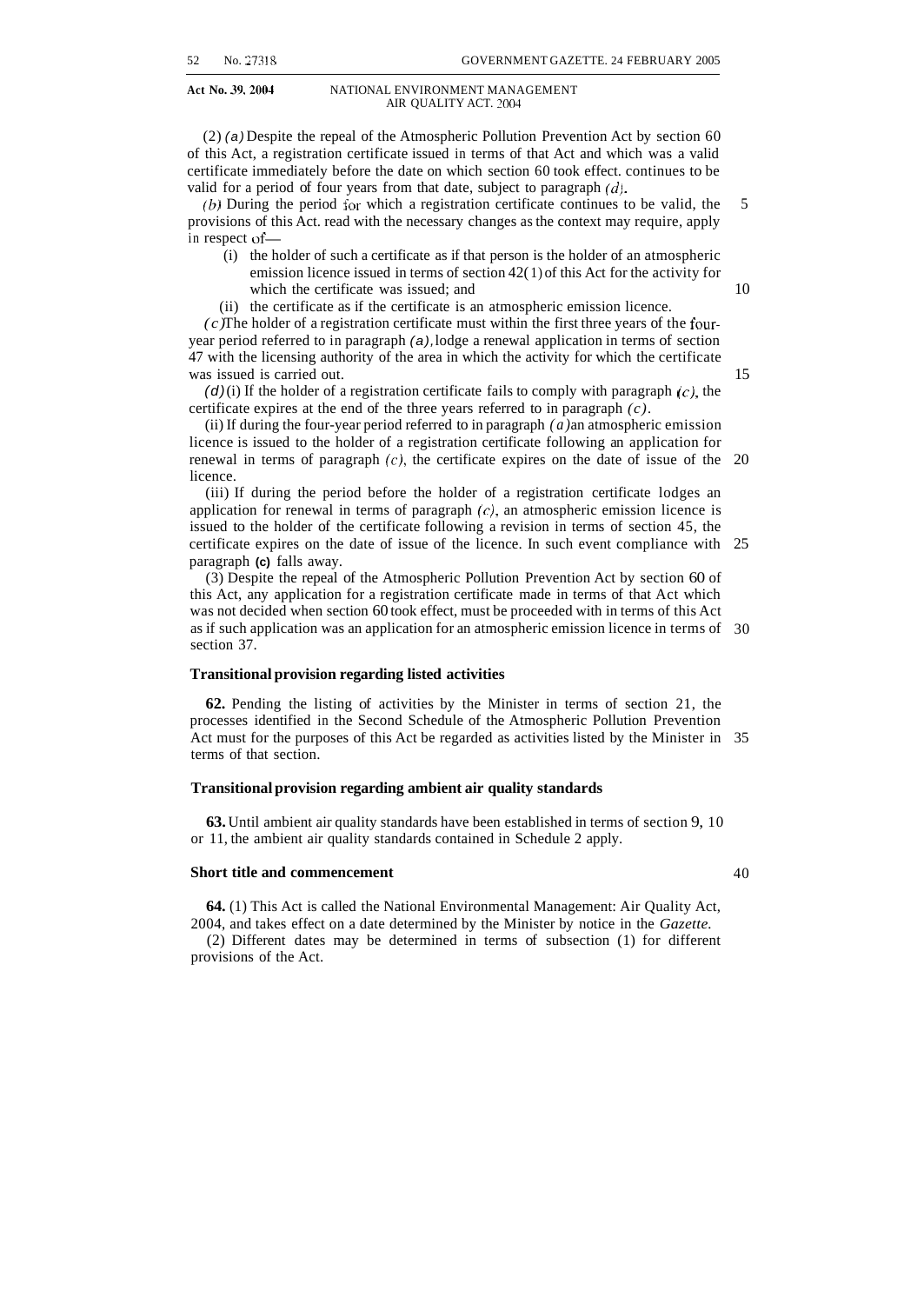## **SCHEDULE 1**

#### **(Section 60)**

#### **Legislation repealed or amended**

| No. and year of Act | <b>Short title</b>                                        | Extent of repeal or amend-<br>ment                                                                                                                                                                                                                                                                                                                                                                                                                                                                                                                                                                                                               |
|---------------------|-----------------------------------------------------------|--------------------------------------------------------------------------------------------------------------------------------------------------------------------------------------------------------------------------------------------------------------------------------------------------------------------------------------------------------------------------------------------------------------------------------------------------------------------------------------------------------------------------------------------------------------------------------------------------------------------------------------------------|
| 4ct No. 45 of 1965  | Atmospheric Pollution Pre-<br>vention Act. 1965           | The whole                                                                                                                                                                                                                                                                                                                                                                                                                                                                                                                                                                                                                                        |
| Act No. 17 of 1973  | Atmospheric Pollution Pre-<br>vention Amendment Act, 1973 | The whole                                                                                                                                                                                                                                                                                                                                                                                                                                                                                                                                                                                                                                        |
| Act No. 21 of 1981  | Atmospheric Pollution Pre-<br>vention Amendment Act. 1981 | The whole                                                                                                                                                                                                                                                                                                                                                                                                                                                                                                                                                                                                                                        |
| Act No. 15 of 1985  | Atmospheric Pollution Pre-<br>vention Amendment Act, 1985 | The whole                                                                                                                                                                                                                                                                                                                                                                                                                                                                                                                                                                                                                                        |
| Act No. 107 of 1998 | National Environmental Man-<br>agement Act, 1998          | The amendment of section 1<br>by the substitution for the<br>definitions of "specific envi-<br>ronmental management Act"<br>and "specific environmental<br>management Acts" of the fol-<br>lowing definition:<br>'specific environmental<br>management Act' means-<br>(i) the National Environmen-<br>tal Management:<br>Biodiversity Act, 2003;<br>(ii) the National Environmen-<br>tal Management: Pro-<br>tected Areas Act, 2003;<br>$_{0}r$<br>(iii) the National Environ-<br>mental Management: Air<br>Quality Act, 2004,<br>and includes any regulations<br>or other subordinate legisla-<br>tion made in terms of any of<br>those Acts;". |